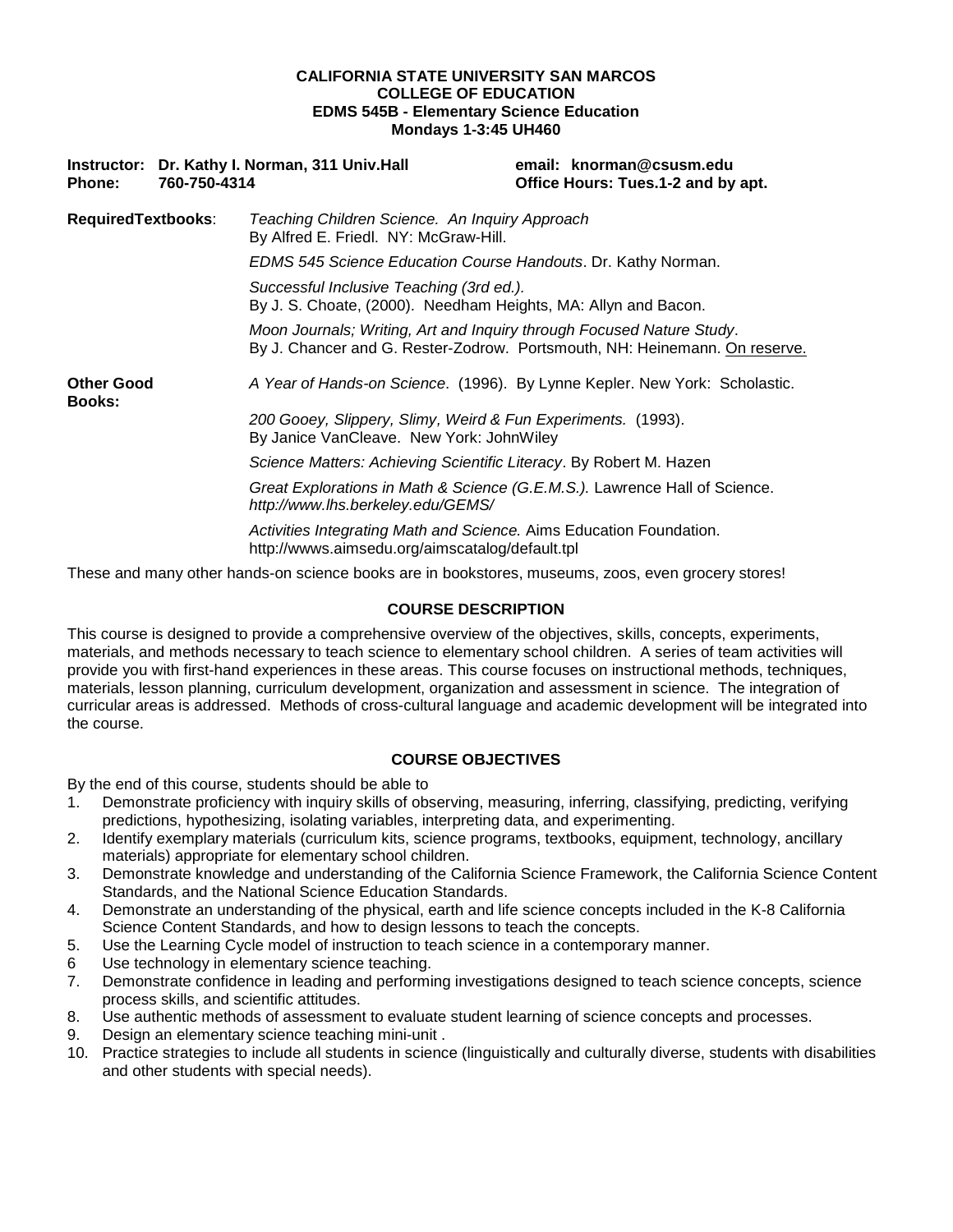## **COE MISSION STATEMENT**

The mission of the College of Education Community is to collaboratively transform public education by preparing thoughtful educators and advancing professional practices. We are committed to diversity, educational equity, and social justice, exemplified through reflective teaching, life-long learning, innovative research, and on-going service. Our practices demonstrate a commitment to student-centered education, diversity, collaboration, professionalism and shared governance. (adopted by COE Governance Community, October 1997)

#### **INFUSED COMPETENCIES**

#### **Authorization to Teach English Learners**

This credential program has been specifically designed to prepare teachers for the diversity of languages often encountered in California public school classrooms. The authorization to teach English learners is met through the infusion of content and experiences within the credential program, as well as additional coursework. Students successfully completing this program receive a credential with authorization to teach English learners. (approved by CCTC in SB 2042 Program Standards, August 02))

#### **Special Education**

Consistent with the intent to offer a seamless teaching credential in the College of Education, this course will demonstrate the collaborative infusion of special education competencies that reflect inclusive educational practices.

#### **Technology**

This course infuses technology competencies to prepare our candidates to use technologies, emphasizing their use in both teaching practice and student learning.

# **COURSE REQUIREMENTS**

#### **COE Attendance Policy**

Due to the dynamic and interactive nature of courses in the College of Education, all students are expected to attend all classes and participate actively. Absences and late arrivals/early departures will affect the final grade. At a minimum, students must attend more than 80% of class time, or s/he may not receive a passing grade for the course at the discretion of the instructor. Individual instructors may adopt more stringent attendance requirements. Should the student have extenuating circumstances, s/he should contact the instructor as soon as possible.

For this class, if you miss 2 class sessions or are late (or leave early) for three or more sessions, your highest possible grade is a B. If you miss 3 class sessions, your highest possible grade is a C. If you miss more than 20% of the class (3 class sessions), you may not receive a passing grade for the course. Absences do not change assignment due dates. Late assignments will receive a 20% reduction in points for each day late. After one week, late assignments will receive no credit.

#### **Writing**

In keeping with the All-University Writing Requirement, all courses must have a writing component of at least 2,500 words (approximately 10 pages) which can be administered in a variety of ways.

#### **Students with Disabilities Requiring Reasonable Accommodations**

Students are approved for services through the Disabled Student Services Office (DSS). This office is located in Craven Hall 5205, and can be contacted by phone at (760) 750-4905, or TTY (760) 750-4909. Students authorized by DSS to receive reasonable accommodations should meet with their instructor during office hours or, in order to ensure confidentiality, in a more private setting.

\*\*You must go to ACD 202 to activate your CSUSM e-mail account, or provide another email address.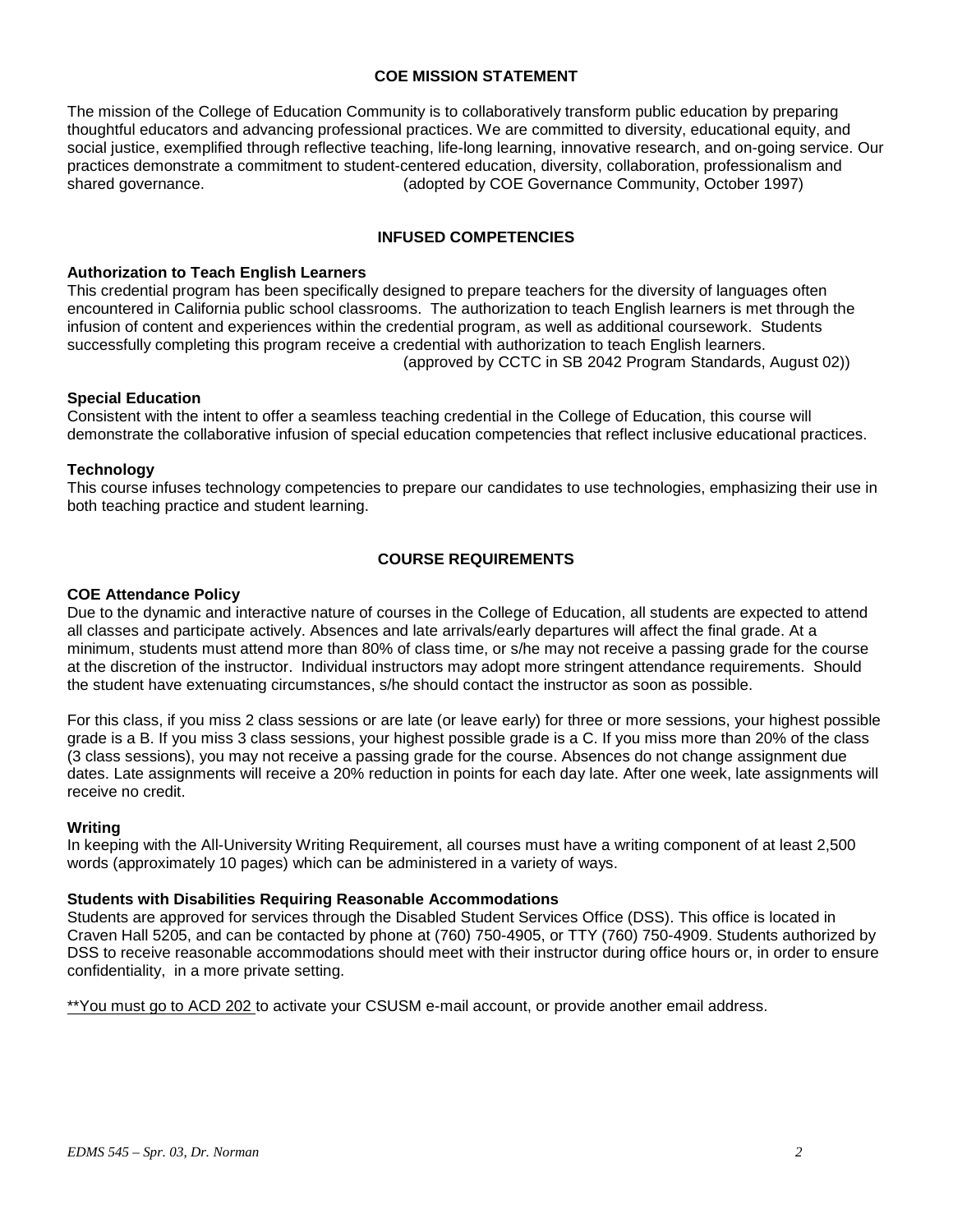Cooperative Learning in the Science Classroom The Learning Cycle Model of Teaching Learning Cycle Science Lesson Demonstrations Writing Objectives for Student Learning Writing Science Concept Definitions CA Science Content Standards Grades K-8 California Science Framework SDAIE Strategies in Science Infusing Writing Activities in Science Lessons Science Curriculum Kits and State Approved Texts Science Process Skills and Scientific Attitudes Current Issues in Science Education Infusing Technology into Science Teaching Authentic Assessments in Science Science Projects, Student Research, Science Fairs Safety in the Science Class Inclusion and Teaching Science to Students with Special Needs

## **COURSE ASSIGNMENTS**

| 1. Participation, Collaboration and Professionalism lindividual)           | 30% |
|----------------------------------------------------------------------------|-----|
| 2. Reading Responses (individual)                                          | 15% |
| 3. Daily Quizzes (individual and open notebook)                            | 5%  |
| 4. Exam over Learning Cycle Science Lessons (individual and open notebook) | 5%  |
| 5. Science Instruction Case Study (may work in pairs)                      | 10% |
| 6. Leadership of Hands-on Science Lesson (team)                            | 10% |
| 7. Science Exposition Lesson Plan and Presentation (may work in pairs)     | 5%  |
| 8. Science Teaching Unit and Presentation (may work in pairs)              | 10% |
| 9. Final Assignment (individual)                                           | 5%  |
| 10. Science Teaching Notebook (individual)                                 | 5%  |

**Late assignments will be penalized by a 20-point reduction each day they are late. Keep digital copies of all assignments for your Credential Program Electronic Portfolio.**

# **CRITERIA FOR GRADING ASSIGNMENTS**

| A            | Outstanding work on assignment, excellent syntheses of information and<br>experiences, great insight and application, and excellent writing.         | 90-100% |
|--------------|------------------------------------------------------------------------------------------------------------------------------------------------------|---------|
| B            | Completion of assignment in good form with good syntheses and<br>application of information and experiences; writing is good.                        | 80-89%  |
| $\mathsf{C}$ | Completion of assignment, adequate effort, adequate synthesis of<br>information and application of information and experiences, writing is adequate. | 70-79%  |
| D            | Incomplete assignment, inadequate effort and synthesis of information,<br>writing is less than adequate.                                             | 60-69%  |

Grades will be determined by points earned:

| $A = 93 - 100$ | $C_{+}$ = 77-79 |
|----------------|-----------------|
| $A - 90 - 92$  | $C = 73-76$     |
| $B+ = 87-89$   | $C = 70-72$     |
| $B = 83 - 86$  | $D = 60 - 69$   |
| $B - 80 - 82$  | $F = 0.59$      |
|                |                 |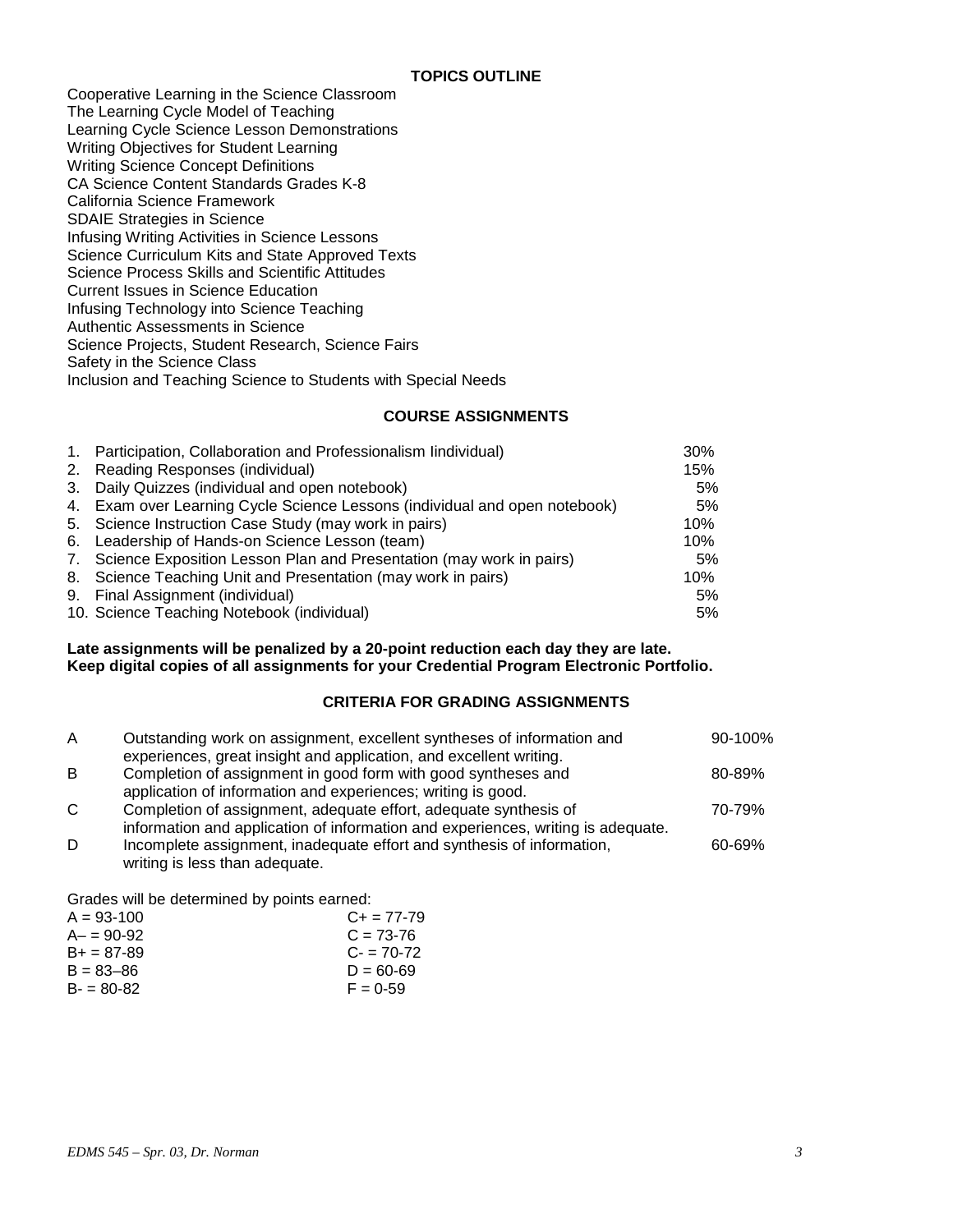## **ASSIGNMENT DESCRIPTIONS**

# **1. PARTICIPATION, COLLABORATION AND PROFESSIONALISM** (individual)

Students will engage in active learning each class session, and will be expected to actively participate, collaborate, and demonstrate professionalism at all times.

- Do you participate in class discussions productively, sharing your knowledge and understandings?
- Do you interact productively with your peers, taking on a variety of roles (leader, follower, etc.)?
- Do you contribute appropriately to group work—do you "do your share"?
- Are you able to accept others' opinions?
- Are you supportive of others' ideas?
- Do you support your peers during their presentations?
- Can you monitor and adjust your participation to allow for others' ideas as well as your own to be heard?
- Do you show a positive attitude and disposition towards teaching all students?
- Do you exhibit professional behavior at all times?
- Do you attend each and every class, arrive on time and well prepared in all aspects, and do not ever leave early?
- Do you give close attention to each activity and speaker, and never whisper or do other things while there is a speaker?

You will do a self assessment using the Rubric for Participation, Collaboration and Professionalism; and write a twothree page rationale. You should give a rationale for the points you gave yourself in each area of the rubric and provide examples for each area. Your professor will also do an assessment using this rubric. Turn in your Rubric and Rationale with examples.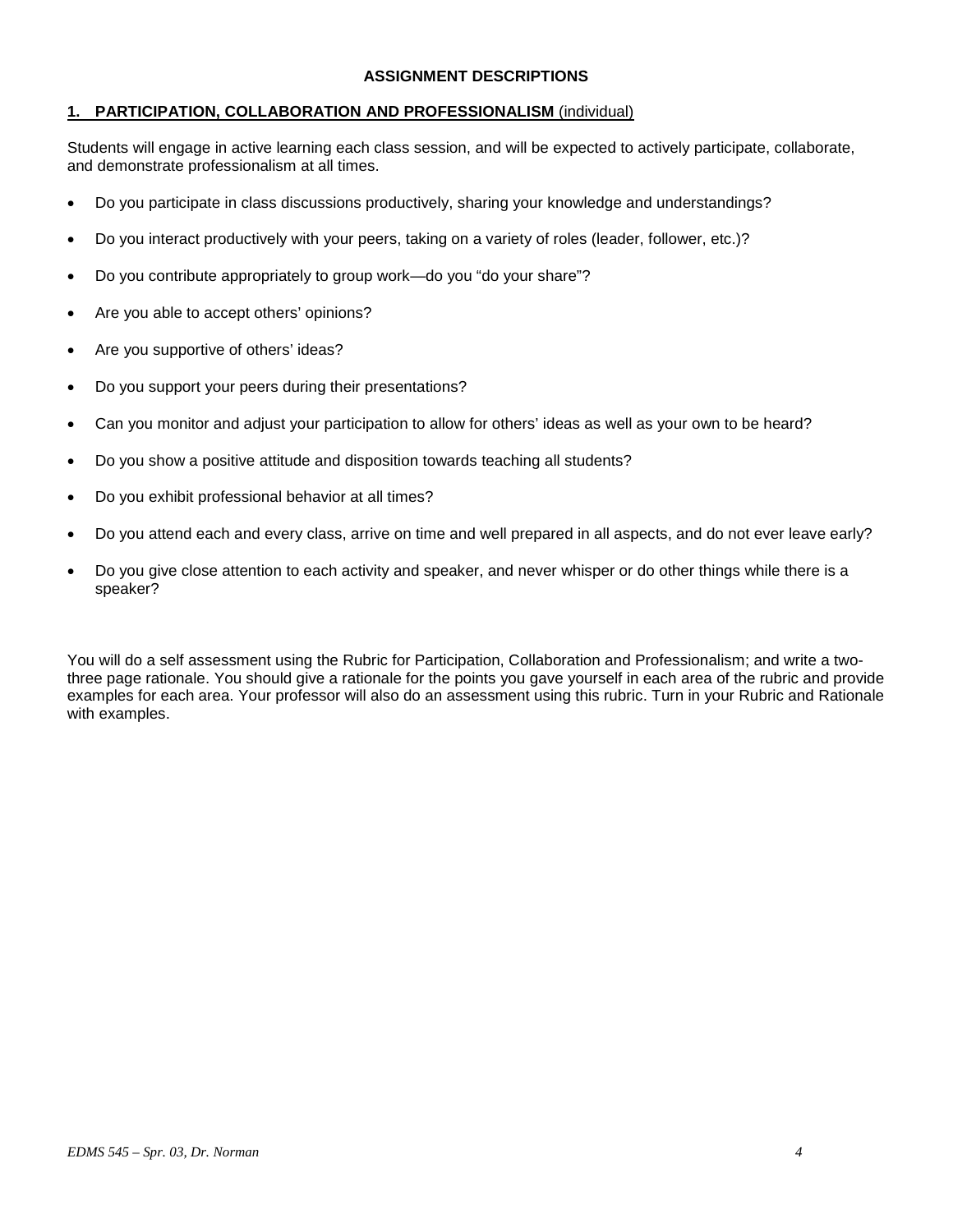# **Rubric for Participation, Collaboration and Professionalism**

| <b>CATEGORY</b>                                            | <b>Excellent</b>                                                                                                                                                                                                                                                                                                                                              | Acceptable                                                                                                                                                                                                                                                                                                                                                           | Unacceptable                                                                                                                                                                                                                                                                                                                                  | Your         |
|------------------------------------------------------------|---------------------------------------------------------------------------------------------------------------------------------------------------------------------------------------------------------------------------------------------------------------------------------------------------------------------------------------------------------------|----------------------------------------------------------------------------------------------------------------------------------------------------------------------------------------------------------------------------------------------------------------------------------------------------------------------------------------------------------------------|-----------------------------------------------------------------------------------------------------------------------------------------------------------------------------------------------------------------------------------------------------------------------------------------------------------------------------------------------|--------------|
|                                                            | 14 pts.                                                                                                                                                                                                                                                                                                                                                       | 9 pts.                                                                                                                                                                                                                                                                                                                                                               | 4 pts.                                                                                                                                                                                                                                                                                                                                        | <b>Score</b> |
| <b>Attitude</b>                                            | Always has a positive<br>attitude. Never is critical<br>of the task or others<br>without offering                                                                                                                                                                                                                                                             | Usually has a positive<br>attitude. Rarely is critical.                                                                                                                                                                                                                                                                                                              | Seldom has a positive<br>attitude. Often is critical.                                                                                                                                                                                                                                                                                         |              |
|                                                            | alternatives, showing<br>initiative, and working<br>hard for improvement.                                                                                                                                                                                                                                                                                     |                                                                                                                                                                                                                                                                                                                                                                      |                                                                                                                                                                                                                                                                                                                                               |              |
| Participation                                              | Attends every class,<br>always on time and well<br>prepared, never leaves<br>early. Give closest<br>attention to class<br>activities and speakers.                                                                                                                                                                                                            | Usually attends every<br>class, on time and<br>prepared, doesn't leaves<br>early. Give most<br>attention to class<br>activities and speakers.                                                                                                                                                                                                                        | Is not always ready<br>when class time begins.<br>Doesn't give full<br>attention in class;<br>sometimes talks when<br>others are speaking.                                                                                                                                                                                                    |              |
| Professionalism                                            | Always behaves, talks<br>and works in a<br>professional manner,<br>regardless of task/topic.                                                                                                                                                                                                                                                                  | Often behaves, talks and<br>works in a professional<br>manner, regardless of<br>task or topic.                                                                                                                                                                                                                                                                       | Seldom behaves, talks<br>and works in a<br>professional manner,<br>regardless of task/topic.                                                                                                                                                                                                                                                  |              |
| <b>Collaboration</b>                                       | Almost always listens to,<br>shares with, and<br>supports the efforts of<br>others. Tries to keep<br>people working well<br>together.                                                                                                                                                                                                                         | Often listens to, shares<br>with, and supports the<br>efforts of others, but<br>sometimes is not a good<br>team member.                                                                                                                                                                                                                                              | Rarely listens to, shares<br>with, and supports the<br>efforts of others. Is not<br>always a good team<br>player.                                                                                                                                                                                                                             |              |
| <b>Contributions</b>                                       | Always provides useful<br>ideas; always stays<br>focused on the task.<br>Exhibits a lot of effort<br>and valuable<br>contributions.                                                                                                                                                                                                                           | Often provides useful<br>ideas; stays focused<br>most of the time. A<br>satisfactory group<br>member who does what<br>is required.                                                                                                                                                                                                                                   | Rarely provides useful<br>ideas; not always<br>focused. Reluctant to<br>participate. Lets others<br>take charge and<br>participate.                                                                                                                                                                                                           |              |
| <b>Disposition toward</b><br><b>Teaching</b><br>Leadership | Always demonstrates<br>concern in learning to<br>teach all children.<br>Always demonstrates<br>strong commitment<br>toward developing (a) an<br>understanding of<br>children, (b) teaching<br>strategies, and (c)<br>knowledge of the CA<br>Standards for the<br>Teaching Profession and<br><b>CA Science Content</b><br>Standards.<br>Shows strength through | Often demonstrates<br>concern in learning to<br>teach all children. Often<br>demonstrates<br>commitment toward<br>developing (a) an<br>understanding of<br>children, (b) teaching<br>strategies, and (c)<br>knowledge of the CA<br>Standards for the<br><b>Teaching Profession and</b><br><b>CA Science Content</b><br>Standards.<br><b>Effectively participates</b> | Rarely shows concern in<br>learning to teach all<br>children. Rarely<br>demonstrates<br>commitment toward<br>developing (a) an<br>understanding of<br>children, (b) teaching<br>strategies, and (c)<br>knowledge of the CA<br>Standards for the<br><b>Teaching Profession and</b><br><b>CA Science Content</b><br>Standards.<br>Does not show |              |
|                                                            | leadership in different<br>class activities; other<br>students respect you as<br>a leader.                                                                                                                                                                                                                                                                    | and contributes, but<br>rarely shows leadership<br>qualities.                                                                                                                                                                                                                                                                                                        | leadership in any area of<br>class.                                                                                                                                                                                                                                                                                                           |              |

**Total Score: \_\_\_\_\_\_\_**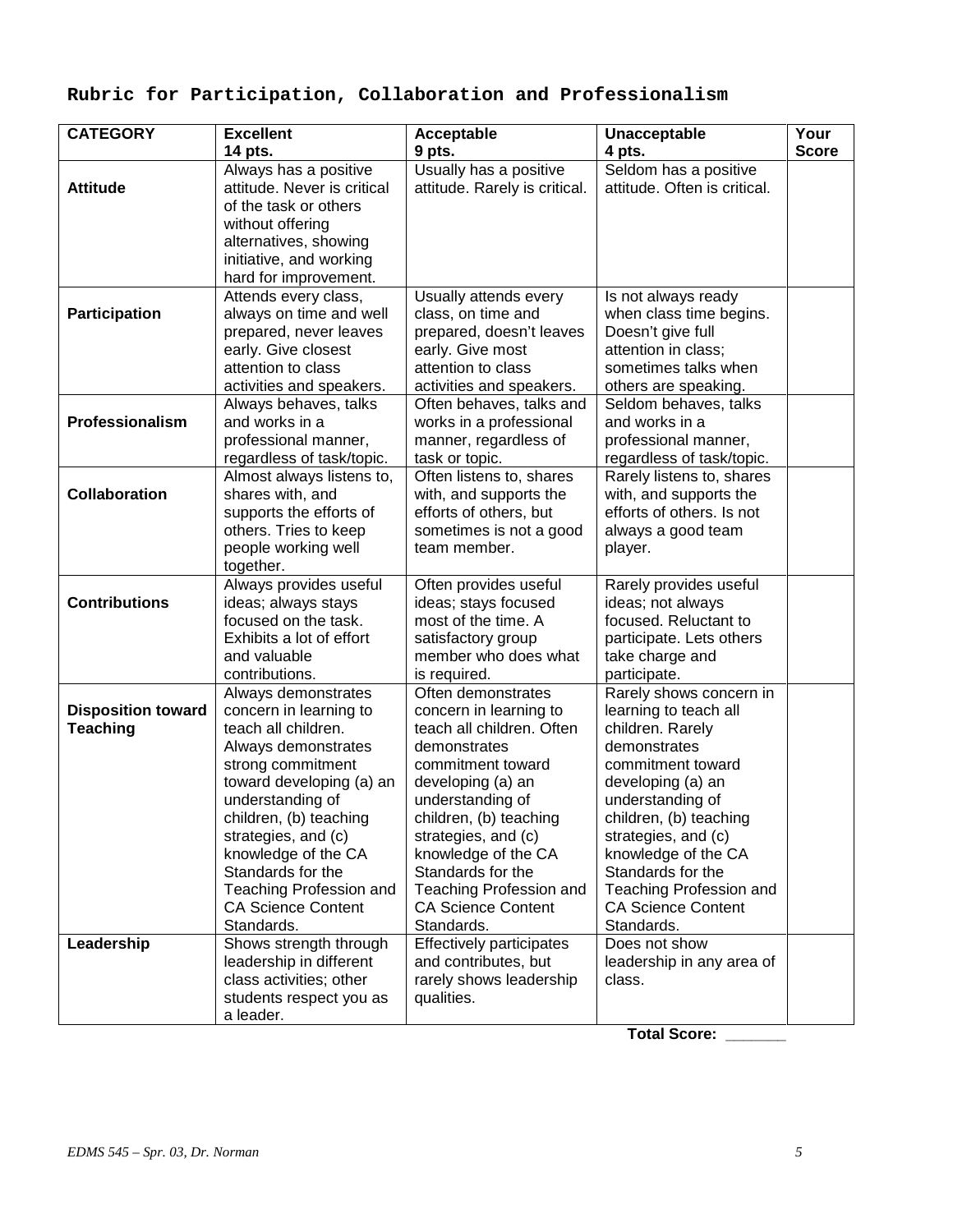# **2. READING RESPONSES (ONE PER CHAPTER)** (individual)

Students will be assigned readings and should present their TYPED responses to each chapter in one of the following forms:

- A. A Big Ideas paper explaining the key science concepts
- B. A visual or symbolic representation of the key science concepts
- C. A graphic organizer that demonstrates the key science concepts and their relationships to one another (samples will be provided in class)

Responses should be ONE page and TYPED. Make the most of the space. Use a standard font, such as Helvetica, Time or Times New Roman 10 or 12 point. They will be checked off for completion each due date. Representative samples will be examined for closer reading. Summarize only the science content, NOT activities.

#### **PRIMARY TEACHING PERFORMANCE EXPECTATIONS**

TPE 1A: Subject-Specific Pedagogical Skills for Multiple Subject Teaching Assignments

TPE 4: Making Content Accessible

TPE 5: Student Engagement

TPE 6: Developmentally Appropriate Teaching Practices

TPE 6A: Developmentally Appropriate Practices in Grades K-3

TPE 6B: Developmentally Appropriate Practices in Grades 4-8

#### **3. DAILY QUIZZES** (individual)

Each class session will begin with a 2 question quiz, based on work completed thus far in the course and your readings. (Open-Notebook Quizzes)

#### **4. EXAM OVER LEARNING CYCLE LESSONS** (individual)

At the end of the semester, you will have an exam that includes questions from the hands-on Learning Cycle lessons presented during class. (Open-Notebook Exam)

#### **5. LEADERSHIP OF HANDS-ON SCIENCE LESSONS – Critical Assessment Task (CATs)**

Students will lead hands-on science lessons during class. The lessons should model inquiry instruction, good questioning skills, and be content-understandable and non-judgmental. The lessons should be based on the California content standards. SDAIE strategies, technology integration, and methods for teaching students with disabilities should all be included and pointed out during the lesson.

You will work in teams to lead science lessons based on the Learning Cycle Model of Instruction. You will teach these to your classmates. Each lesson will be allocated 45-55 minutes of class time to teach. Your classmates will not role-play elementary students, but will learn the science content and how to teach it. Treat your classmates as teachers, not elementary students.

The lessons should include hands-on lessons, and should emphasize particular science concepts. The Exploration and Application phases of the Learning Cycle must require different hands-on science activities using manipulatives. Hands-on activities are NOT reading or completing worksheets (though they may require students to read something or complete lab observation sheets). You should take the activities "off of paper" and require students to use the science process skills with science manipulatives.

Be sure you understand the concepts you are emphasizing, and that you can explain them. The lessons should be developmentally appropriate for K-6, and should follow the NSTA Safety Guidelines. Begin the lesson by writing two essential questions about the lesson on the board, for students to consider during the lesson. Make sure that you include the 3 stages of the Learning Cycle. Make sure that science content background and applications to everyday life are addressed. You need to explain SDAIE strategies and adaptations for students with disabilities.

Prepare a **Powerpoint Computer Presentation** to use in your lesson. The presentation should include a detailed explanation of the science content, as well as a list and definitions of science concepts important to the lesson. Additionally, include a list of at least 5 web sites (with short descriptions) that address the science topic and concepts through simulations, graphics and movies. You should have links to these web sites and show examples during the lesson. \*\*You need to email the presentation to the instructor 2 days prior to your presentation.

#### **Prepare a Science Lesson Handout** which includes the following:

a. Learning Objective(s) written in complete sentences. "The students will

*EDMS 545 – Spr. 03, Dr. Norman 6* Use an action verb and explain how students will demonstrate their new knowledge and understanding.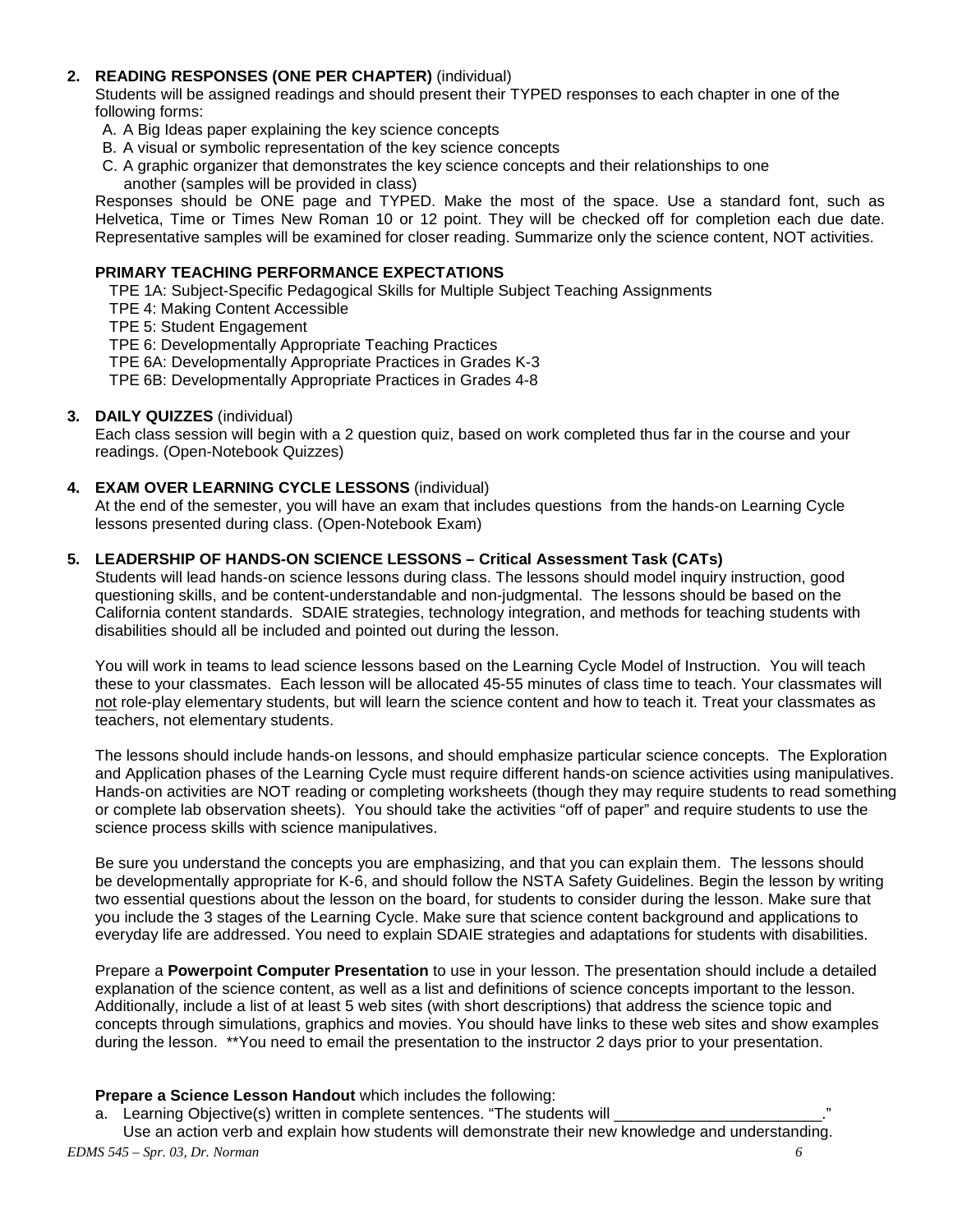- b. Science Concept(s) and definitions(s) written in complete sentences.
- Do not say "The students will \_\_\_\_." (That is an objective, not a science concept.)
- c. California Science Content Standard(s) which may be addressed, along with grade level.
- d. Exploration Activity
- e. Concept Introduction (also called Concept Invention)
- f. Concept Application Activity
- g. SDAIE strategies
- h. Adaptations for students with disabilities
- i. A 1-2 page summary of the science content background
- j. A list of 5 relevant web sites (with descriptions)
- k. Applications to everyday life.
- l. Two higher though questions that you want students to be able to answer by the end of your lesson:
	- a. One MAIN IDEA question
	- b. One APPLICATION question
	- INCLUDE ONLY THE QUESTIONS, NOT THE ANSWERS.

Bring copies of the activity for person with (a) team members' names at the top and (b) reference at the bottom.

# **Class Evaluations of Lesson**

Each team will prepare an evaluation instrument to be used by five class members not on the team, The evaluation instruments should have the team member's names, title and science topic at the top. Have five categories to judge the presentations, and a rating scale of one to five, with one representing the best. **Give the instructor a copy of the evaluation that includes a description of each person's role in researching and presenting the lessons.** 

# **PRIMARY TEACHING PERFORMANCE EXPECTATIONS**

TPE 1A: Subject-Specific Pedagogical Skills for Multiple Subject Teaching Assignments

- TPE 2: Monitoring Student Learning During Instruction
- TPE 4: Making Content Accessible
- TPE 5: Student Engagement
- TPE 6: Developmentally Appropriate Teaching Practices
- TPE 6A: Developmentally Appropriate Practices in Grades K-3
- TPE 6B: Developmentally Appropriate Practices in Grades 4-8
- TPE 9: Instructional Planning
- TPE 10: Instructional Time
- TPE 13: Professional Growth

# **SECONDARY TEACHING PERFORMANCE EXPECTATION**

TPE 7: Teaching English Learners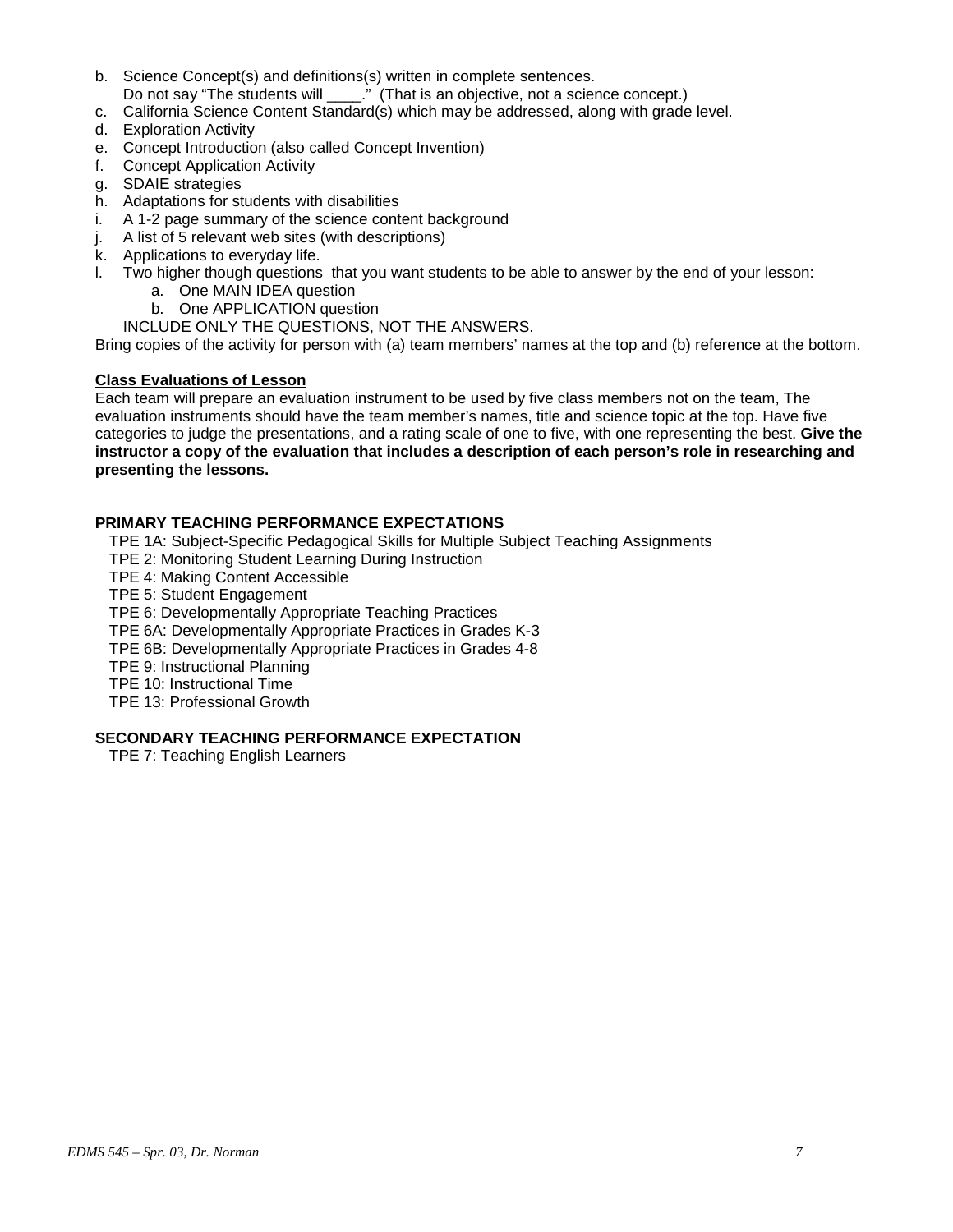## **6. SCIENCE INSTRUCTION CASE STUDY** (may work in pairs)

Students will develop a case study of science instruction involving input from classroom observations, a K-8 teacher or teachers and K-8 students. It will include 5 parts: your observations, teacher interview, student surveys, chart comparison, and case study paper. Carefully read A-F below.

## **Observations of Science Lessons**

- A. Ask an elementary teacher if you can observe 2-3 science lessons in his or her class. Then answer the following:
	- 1. How would you define science instruction in this classroom?
	- 2. What are the characteristics of science instruction?
	- 3. What do the students do during science instruction?
	- 4. What materials are used?
	- 5. How often do the students engage in hands-on activities?
	- 6. Do they each participate and have a role?
	- 7. How is the classroom organized for science instruction?
	- 8. What science materials are in the classroom?
	- 9. What evidence is there of science?
	- 10. Do you see writing infused within the science lessons? If so, what are some examples?
	- 11. Are there children in the class who are learning English? What differences and similarities exist for children who are learning English?

Feel free to add more descriptive information in regard to science instruction.

B After you have answered the above questions find time to interview the teacher.. Ask the teacher to answer the Teacher Survey. Please inform the teacher that the school and district will not be identified, only the grade level. Please do not put the teacher's name on the survey.

## **Teacher Survey**

- 1. How do children learn science?
- 2. How do you organize instruction so that children learn concepts related to the California science standards?
- 3. What are the different activities that you do during science instruction?
- 4. How do you group the students during science activities?
- 5. How often do you teach science?
- 6. How often do the children participate in hands-on science activities?
- 7. Do you integrate writing activities into science lessons? What are some examples?
- 8. What is the easiest thing about teaching science?
- 9. What is the most difficult thing about teaching science?
- 10. If you could design the ideal science program, what would be the characteristics of the program?
- 11. How do you organize instruction for science in two languages or in a language other than English? What challenges does this present for you?
- 12. How do you adapt instruction for students with special needs? Are there particular techniques or issues related to science teaching and students with special needs?

Feel free to include other questions during the interview. If possible, take a portable tape recorder to record the responses for later transcription, as it is easy to miss some things when you are taking notes. Be sure to ask the teacher if she or he minds if you use the tape recorder, and do not use it if the teacher is hesitant.

C. Ask the teacher if you can hand out the Student Survey to the students in the class.Do **not** have the students put their names on the surveys. Feel free to include other questions on the survey, but do not make it too long for the students to answer. This survey will work with third graders and up; you can try it with second graders but I would suggest reading the questions aloud one at a time for them. If you are working with K, 1 or 2 use the following alternative strategy: Choose approximately 6 students (if you are in a bilingual class choose 3 who have English as their native language and 3 with Spanish or whatever other language is spoken in the class). Interview each student using the survey questions. Record the answers, if possible, and transcribe the taped interviews.Be flexible and adapt the survey to the level of the students.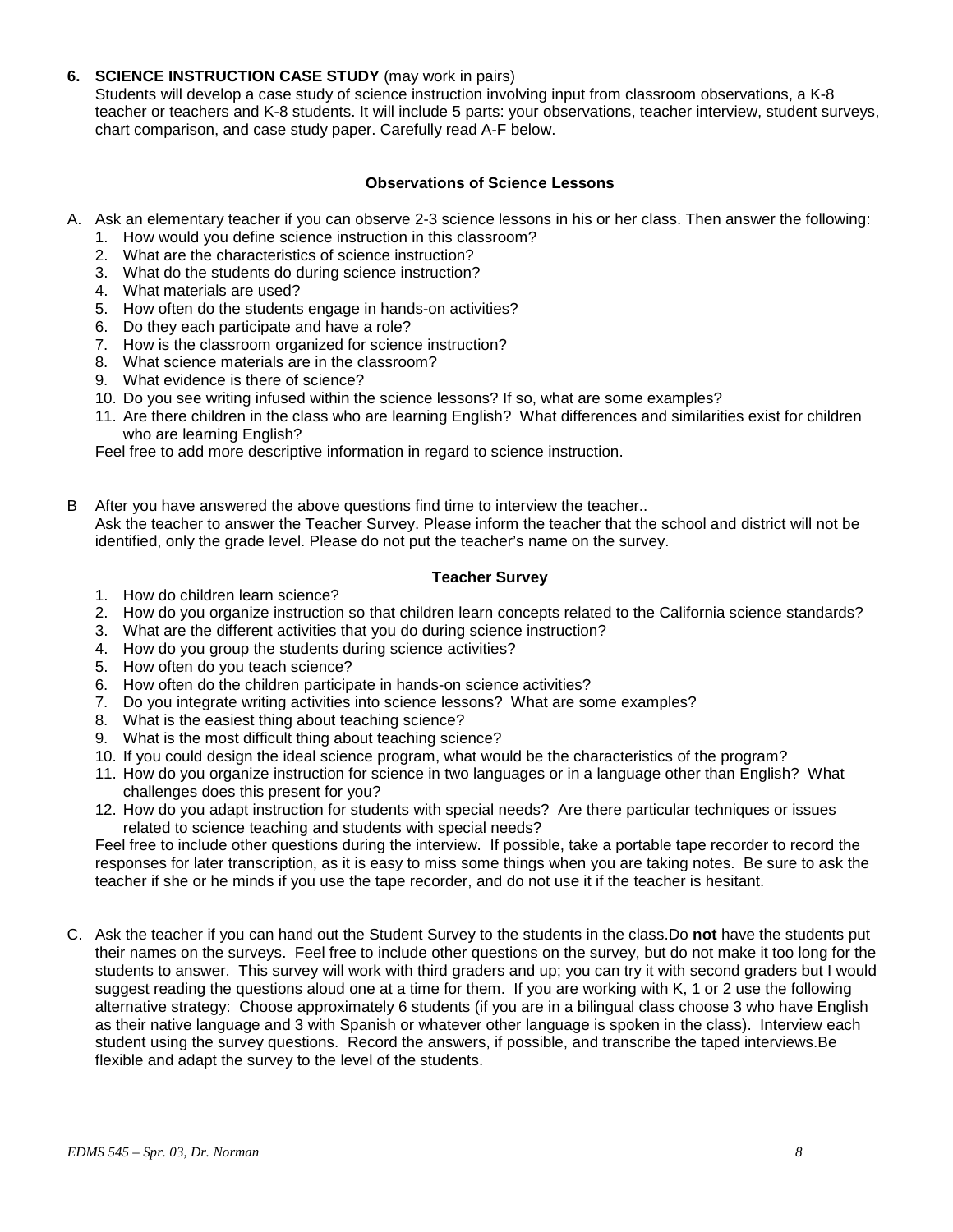## **Student Survey**

Please answer the following questions.

Grade level: Are you a Boy ρ Girl ρ ?

What language(s) do you speak? English  $\rho$  Spanish  $\rho$  Other  $\rho$ 

- 1. What happens during science in your class? How does your teacher teach you science?
- 2. How often do you do hands-on science activities in class?
- 3. What sorts of science activities do you do in class?
- 4. Do you work in groups to do science activities? If so, what do you do in the groups? Does each person have a job to do?
- 5. Do you have science materials to use during science activities? What sorts of materials do you use?
- 6. What are some of the science topics you have studied this year in science class?
- 7. Do you like science time? What do you like best about it?
- 8. Are you a good student in science? What helps you learn best?
- D. Examine the three sets of data (your observations, those of the teacher and students) for matches and mismatches. Create a grid to organize the data:

|                                                                      | <b>My Observations</b> | <b>Teacher Interview</b> | <b>Student Surveys</b> |
|----------------------------------------------------------------------|------------------------|--------------------------|------------------------|
| <b>How is science</b><br>taught/what happens<br>during science time? |                        |                          |                        |
| How does the teacher<br>teach science/what<br>does the teacher do?   |                        |                          |                        |
| Do the students<br>participate in hands-on<br>science activities?    |                        |                          |                        |
| <b>Adaptations and</b><br><b>Accommodations</b>                      |                        |                          |                        |

#### **Comparison Chart**

E. Using the data you have collected and the match/mismatch chart, type a 2-3 page CASE STUDY PAPER of the science instruction.

F. Turn in 2 copies of the following. Staple all together in the following order with the Case Study paper on top.

- 1. Your 2-3 page CASE STUDY PAPER.
- 2. Your own answers to questions (in A above) as you observed in the classroom
- 3. Teacher Interview questions (B above) and answers
- 4. Student Surveys (C above) with student answers
- 5. Comparison Chart (D above) of your observations, teacher interview answers and student survey answers.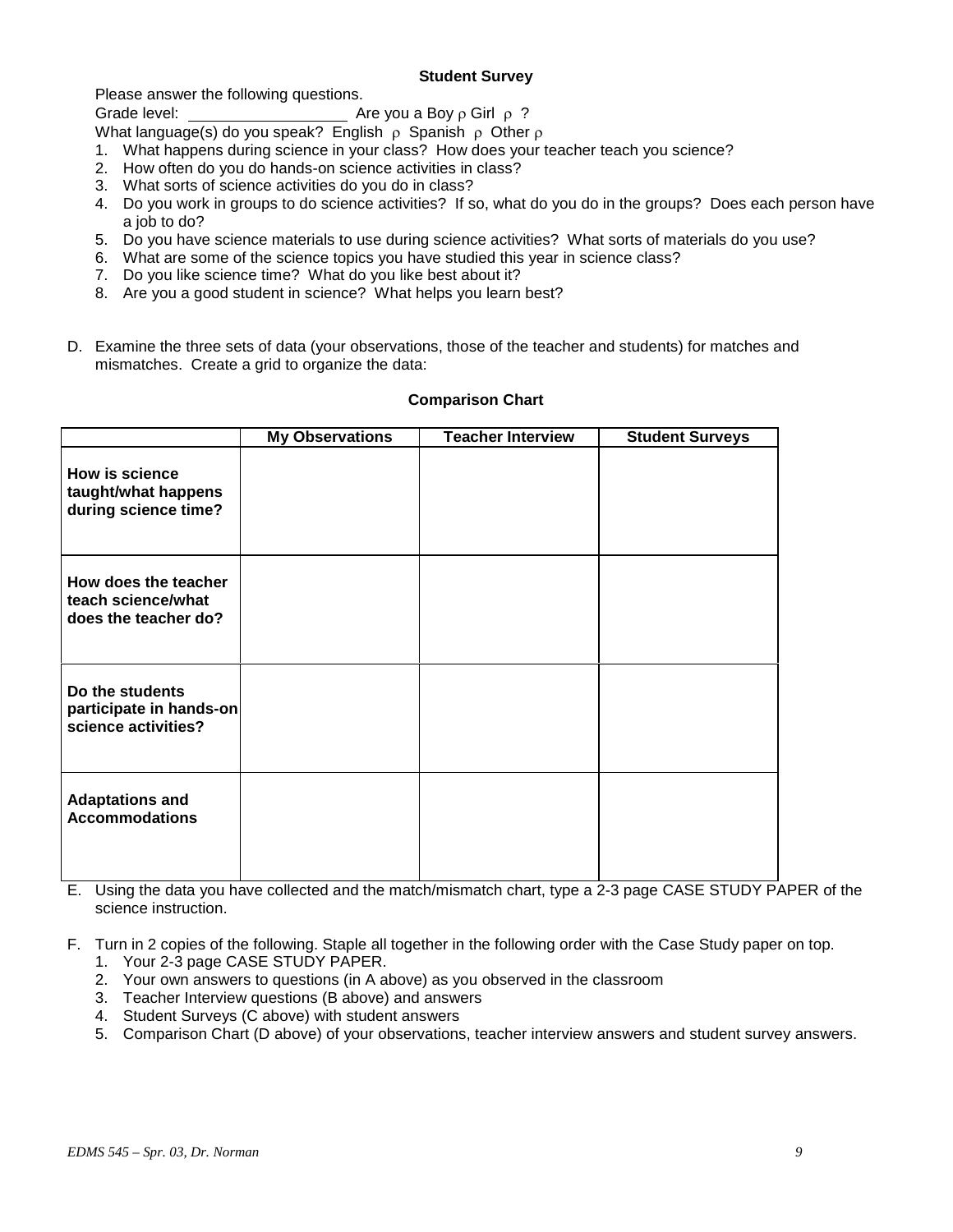# **PRIMARY TEACHING PERFORMANCE EXPECTATIONS**

TPE 1A: Subject-Specific Pedagogical Skills for Multiple Subject Teaching Assignments

Teaching Science in a Multiple Subject Assignment

TPE 2: Monitoring Student Learning During Instruction

TPE 6: Developmentally Appropriate Teaching Practices

TPE 6A: Developmentally Appropriate Practices in Grades K-3

TPE 6B: Developmentally Appropriate Practices in Grades 4-8

TPE 10: Instructional Time

TPE 11: Social Environment

## **SECONDARY TEACHING PERFORMANCE EXPECTATION**

TPE 8: Learning about Students

#### **7. SCIENCE EXPOSITION LESSON PLAN AND PRESENTATION WITH SCHOOL AGE CHILDREN – Critical Assessment Task (CATs)**

Develop an inquiry activity to teach to elementary students. You may work in pairs on this assignment. You will prepare a hands-on science lesson and poster about a science concept. You will present the lesson at our Elementary School Science Exposition. Be sure you understand the concept(s) you are emphasizing, and that you can explain it. The activity should be developmentally appropriate, and should follow the NSTA Safety Guidelines. Prior to teaching the lesson, turn it in to your instructor for review. After teaching the lesson, turn in a copy of your Reflection. The lessons should include hands-on lessons, and should emphasize particular science concepts. The Exploration and Application phases of the Learning Cycle must require different hands-on science activities using manipulatives. Hands-on activities are NOT reading or completing worksheets (though they may require students to read something or complete lab observation sheets). You should take the activities "off of paper" and require students to use the science process skills with science manipulatives.)

Turn in your typed Lesson Plan with your names at the top and REFERENCES at the bottom.

- 1. Science Concept (and definition) you are teaching. Write it out in a complete sentence. Do not say "The students will \_\_\_\_." (That is an objective, not a science concept.)
- 2. Essential Questions
- 3. 1-3 Behavioral Objectives
- 4. California Science Content Standards addressed
- 5. Exploration Activity
- 6. Concept Invention
- 7. Concept Application Activity
- 8. The Reflection (answer the following):
	- a. How did the children respond? (What did they say and do?)
	- b. How do the children's actions and responses demonstrate their level of understanding.
	- c. How did you (or can you) improve upon your lesson to facilitate understanding?

# **PRIMARY TEACHING PERFORMANCE EXPECTATIONS**

TPE 1A: Subject-Specific Pedagogical Skills for Multiple Subject Teaching Assignments Teaching Science in a Multiple Subject Assignment

TPE 2: Monitoring Student Learning During Instruction

- TPE 4: Making Content Accessible
- TPE 5: Student Engagement
- TPE 6: Developmentally Appropriate Teaching Practices

TPE 6A: Developmentally Appropriate Practices in Grades K-3

TPE 6B: Developmentally Appropriate Practices in Grades 4-8

TPE 13: Professional Growth

#### **SECONDARY TEACHING PERFORMANCE EXPECTATION**

TPE 8: Learning about Students

TPE 12: Professional, Legal, and Ethical Obligations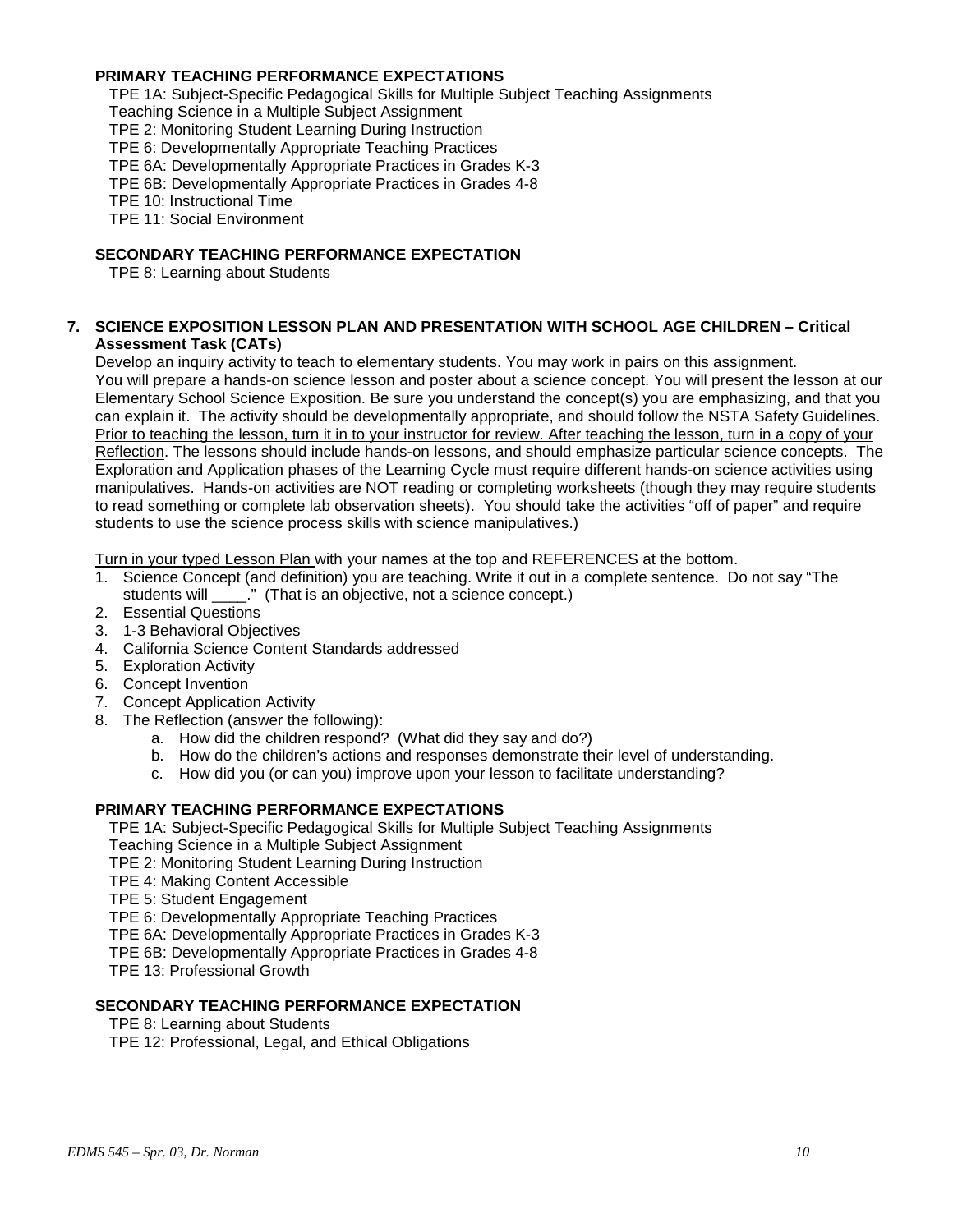# **8. SCIENCE TEACHING UNIT AND PRESENTATION– Critical Assessment Task (CATs)**

(may work in pairs)

You will create a typed unit on a specific science topic. You must bring a stamped, self-addressed manila envelope in order to receive a final grade. (You may work in pairs on this assignment.)

Unit Components:

- 1. Unit Plan (1 page; include title, grade level, goals for unit, Calif. Science Content Standards addressed, and one-two line descriptions of each learning cycle lesson)
- 2. Essential Questions
- 3. Authentic Assessment
- 4. Rubric for Assessment (see rubric.forteachers.org for assistance)
- 5. 3 Learning Cycle Lesson Plans *Adapt from Commercial Lessons*

*in books and science curricula.*

For each lesson, include the following:

- a. Topic
- b. Science Concept you are teaching. Write out the science concept(s) (and definitions) you are teaching in a complete sentence. Do not say "The students will \_\_\_\_." (That is an objective, not a science concept.)
- c. California Science Content Standards addressed
- d. Objectives (1-2) (use behavioral objectives with action verbs—i.e., The students will \_\_\_)
- d. Exploration Activity- explain what students do and teacher does
- e. Concept Introduction (also called Concept Invention)--explain what students do and teacher does
- f. Concept Application Activity- explain what students do and teacher does
- 6. Science Content Background for the teacher (2-3 PAGES—typed)
- 7. List and short descriptions of 5 Web Sites (with short descriptions) that address the science topic and concepts through simulations, graphics and movies.
- 8. SDAIE Strategies and explanation of how used
- 9. Adaptations for Students With Disabilities and explanation of how used
- 10. 3 Ways to Integrate Technology and Explanation of how used
- 11. References

The lessons should include hands-on lessons, and should emphasize particular science concepts. The Exploration and Application phases of the Learning Cycle must require different hands-on science activities using manipulatives. Hands-on activities are NOT reading or completing worksheets (though they may require students to read something or complete lab observation sheets). You should take the activities "off of paper" and require students to use the science process skills with science manipulatives.

You will present your unit during a Powerpoint Presentation during Finals class time.

# **PRIMARY TEACHING PERFORMANCE EXPECTATIONS**

TPE 1A:Subject-Specific Pedagogical Skills for Multiple Subject Teaching Assignments

Teaching Reading-Language Arts in a Multiple Subject Assignment

- Teaching Science in a Multiple Subject Assignment
- TPE 4: Making Content Accessible
- TPE 5: Student Engagement

TPE 6: Developmentally Appropriate Teaching Practices

TPE 6A: Developmentally Appropriate Practices in Grades K-3

TPE 6B: Developmentally Appropriate Practices in Grades 4-8

- TPE 9: Instructional Planning
- TPE 10: Instructional Time
- TPE 13: Professional Growth

# **SECONDARY TEACHING PERFORMANCE EXPECTATION**

TPE 3: Interpretation and Use of Assessments TPE 7: Teaching English Learners

# **9. FINAL ASSIGNMENT** (individual)

This reflections assignment of 3 questions will be given in class.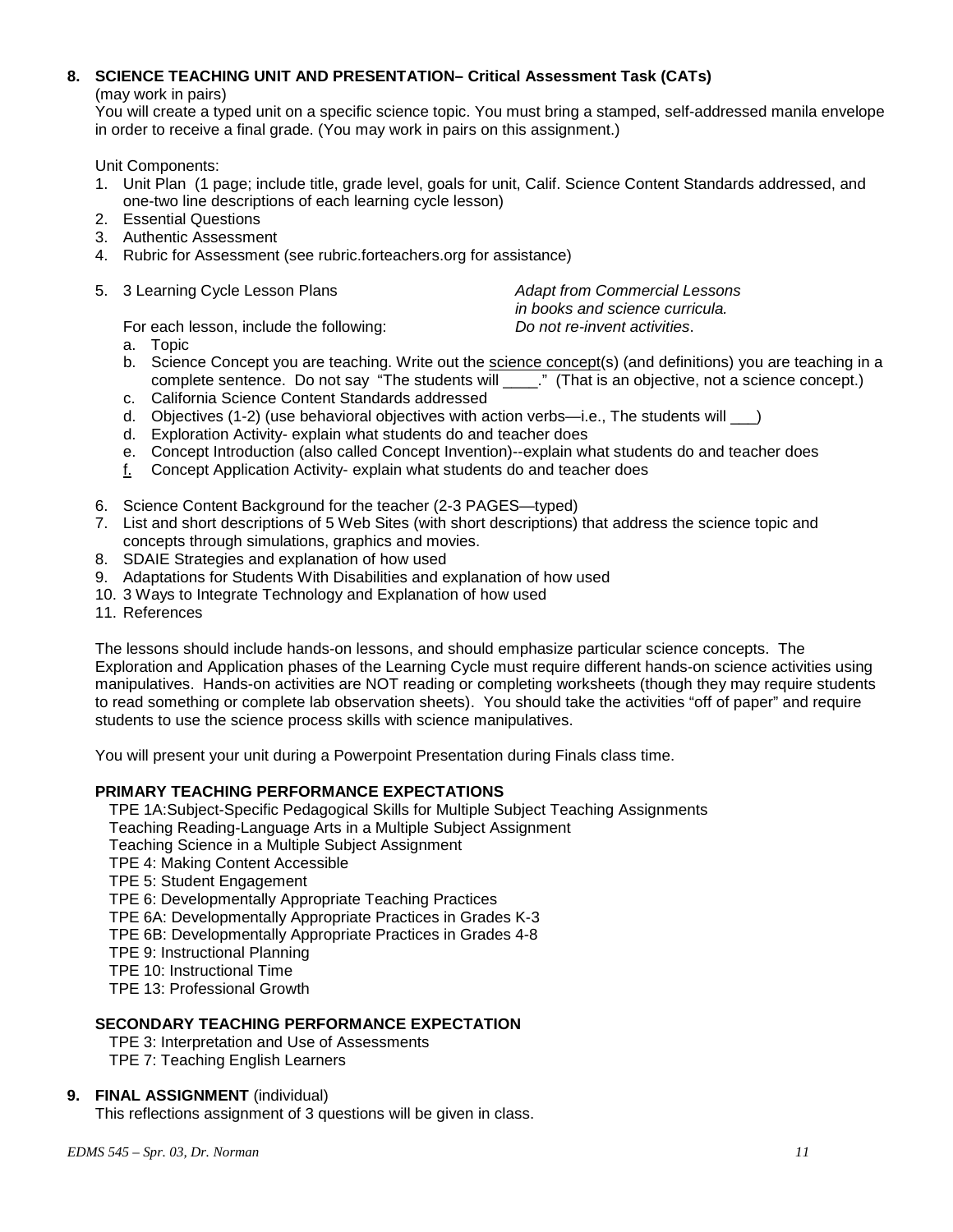## **10. SCIENCE TEACHING NOTEBOOK** (individual)

You will keep a class notebook, and will meet with the instructor during the last class period to review contents. Please use section dividers and labels for sections. For some assignments, you may need to make copies in order to include everything in your notebook.

- I. California Science Content Standards for grades K-8 (download from <http://www.cde.ca.gov/board/pdf/science.pdf> and print)
- II. Reading Responses
- III. Daily Quizzes
- IV. Exam over Learning Cycle Lessons
- V. Learning Cycle Lessons presented in class
	- a. Lesson Plan Handout
	- b. Learning Log for each lesson
- VI. Science Instruction Case Study
	- a. Case Study Paper
	- b. Your Observations
	- c. Teacher Interview
	- d. Student Surveys
- VII. Science Exposition Lesson Plan
- VIII.Other Class Handouts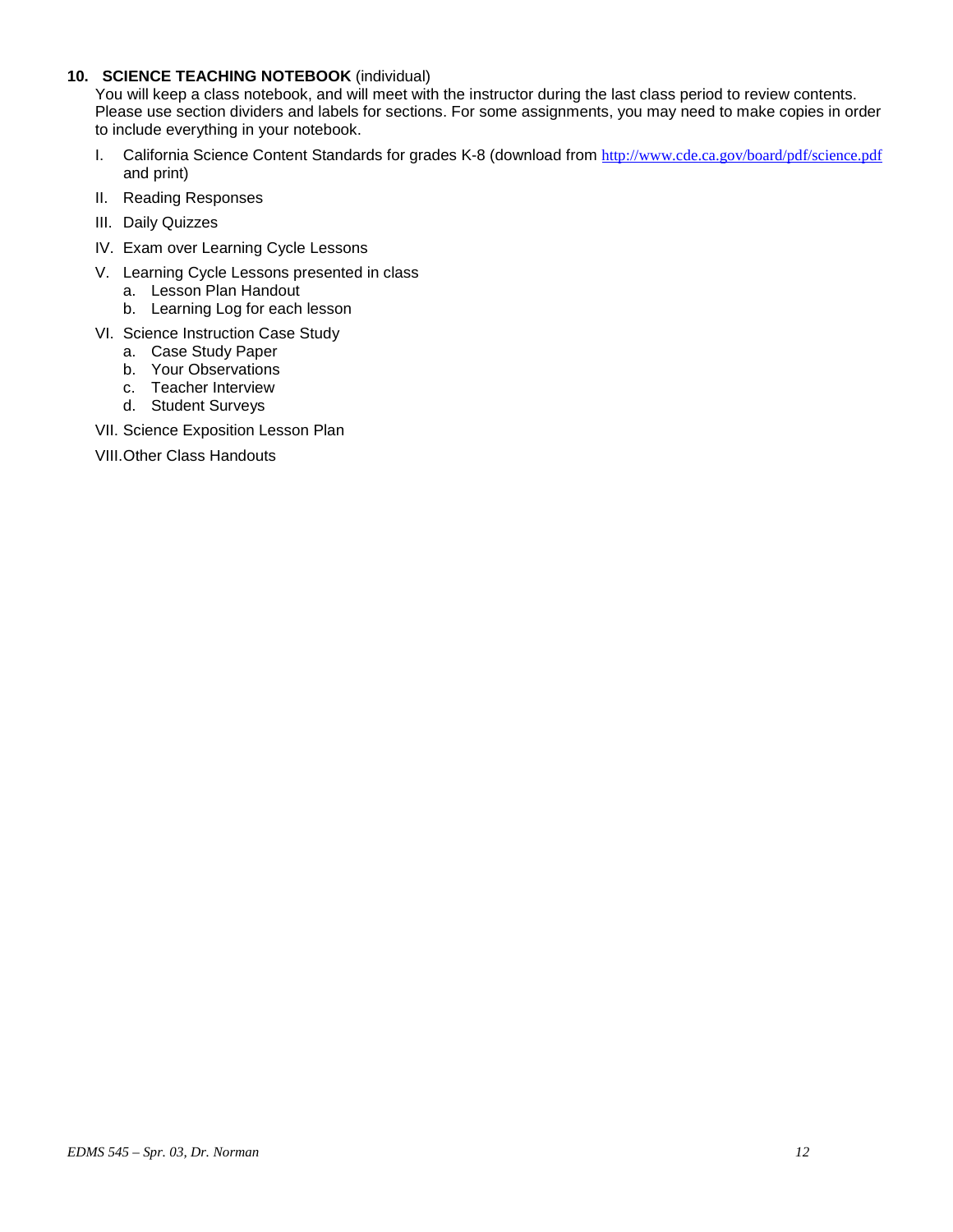## **RESOURCES**

# **JOURNALS**

Science Scope Science Scope<br>Science and Children The Science Teacher Science Mournal of Chemi

Journal of Chemical Education Science Education School Science and Math Innovations in Science & Technology Education Science News American Biology Teacher Journal of Research in Science Teaching

## **EISENHOWER NATIONAL CLEARINGHOUSE** [http://enc.org](http://enc.org/)

The Eisenhower National Clearinghouse (ENC) has recently launched an all-new web site, ENC Online, at http://enc.org. ENC, which was established by the U.S. Department of Education, provides K-12 math and science educators with information about teaching materials, innovative ideas, and professional development.

The content on ENC Online has been organized into four major categories. They are Curriculum Resources, Web Links, Professional Resources, and Topics. Through Curriculum Resources, teachers can locate teaching or professional development materials using subject words, grade level, cost, and type of material to meet their specific needs.

Teachers have said that the Digital Dozen, a monthly selection of exemplary math and science web sites, is one of their favorite features on the site. It is now found in the Web Links area. (Teacher can now also choose to have Digital Dozen delivered to their email boxes when registering with ENC.) Web Links also includes links to sites offering lesson plans, arranged by math or science topics.

The Professional Resources area is intended to become a part of a teacher's professional support system. A Timesavers section found within the Professional Resources area offers a collection of the most popular professional resources in one place for quick linking and use. Standards and state frameworks are also found under Professional Resources, as are federally funded resources, professional development strategies, and research articles.

ENC has always created projects and publications on relevant topics for teachers. The Topics area arranges hundreds of articles, teacher interviews, and selected curriculum resources and web sites thematically. Key education issues addressed in the Topics area include inquiry and problem solving, integrating educational technology, equity, and assessment. These areas include the materials developed for ENC Focus, our quarterly magazine for math and science educators.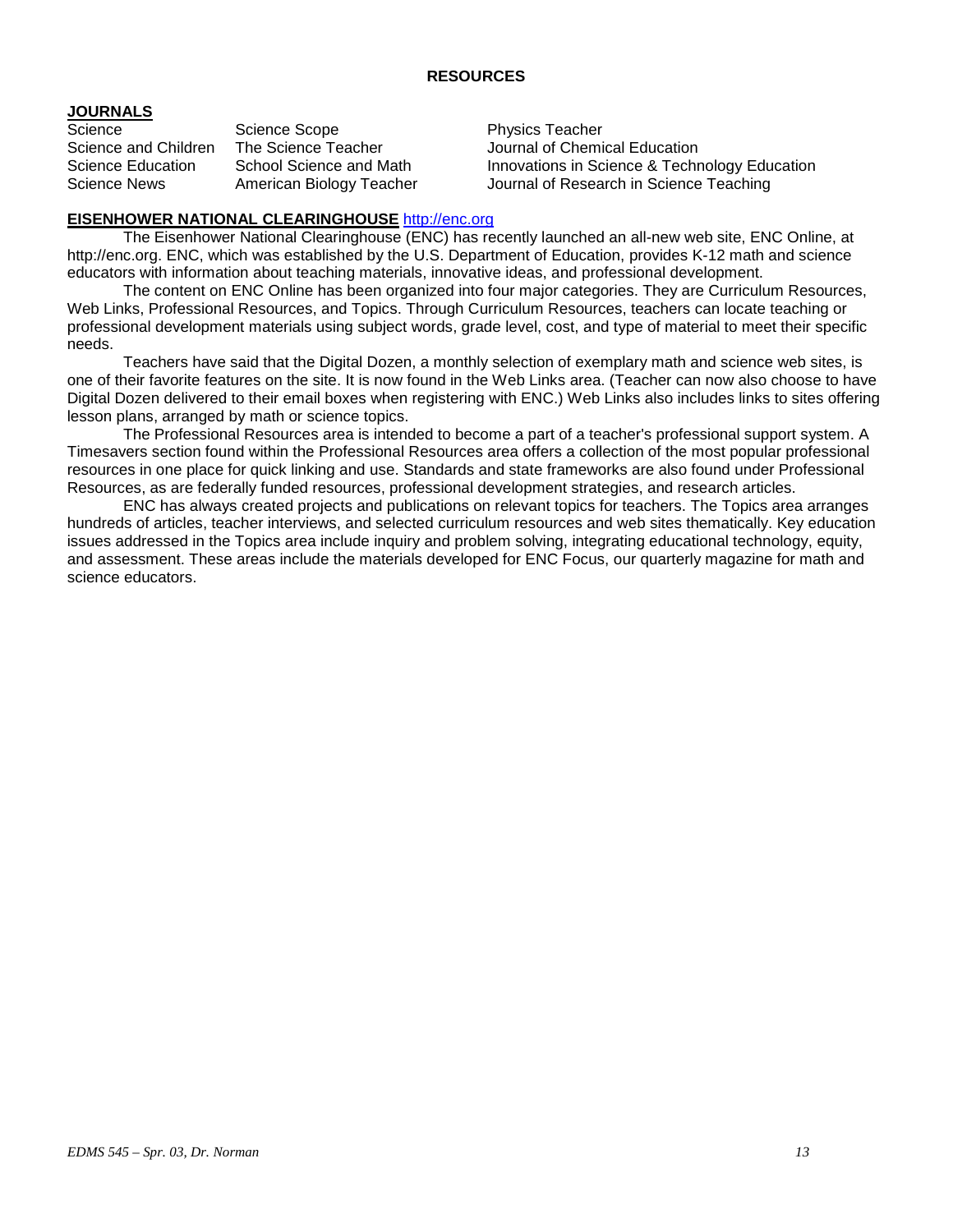# **COURSE GRADES**

# *An "A" student is one who:*

- completes all assignments on time and demonstrates the ability to summarize, analyze, and/or reflect at high levels.
- varies sources of information for assignments, demonstrating high degree of effort in pursuing varied perspectives around important educational issues.
- completes all the reading assignments and develops thoughtful and thorough responses.
- produces work that reveals a strong commitment to self-discovery and learning.
- produces work at a high professional level in terms of both writing and content.
- develops a high quality presentation, demonstrating significant learning around a contemporary issue.
- presents confidently and intelligently, demonstrating effective teaching skills.
- completes assignments in/out of class with a focus on learning and exploration, pushing him/herself to better understand the profession through quality work.
- attends almost every class meeting and is fully engaged during class.
- pushes him/herself to new understandings by participating in discussions, sharing his/her opinions, and valuing others' perspectives.
- contributes to the positive environment of the class by respecting all members.

# *A "B" student is one who:*

- completes all or almost all assignments, all or most on time, and demonstrates the ability to summarize, analyze, and/or reflect at fairly high levels, showing consistent improvement over time.
- varies sources of information for assignments, demonstrating high degree of effort in pursuing varied perspectives around important educational issues.
- completes all or most of the reading assignments and develops thoughtful and fairly thorough responses.
- produces work that reveals a commitment to self-discovery and learning.
- produces work that is close to professional level in terms of both content and writing, working to develop a strong command of writing, speaking, planning and presenting.
- develops presentations, demonstrating significant learning
- presents confidently and intelligently, demonstrating effective teaching skills.
- completes assignments in/out of class with a focus on learning and exploration, pushing him/herself to better understand the profession through quality work.
- attends almost every class meeting and is regularly engaged during class.
- pushes him/herself to new understandings by participating in discussions, sharing his/her opinions, and valuing others' perspectives.
- contributes to the positive environment of the class by respecting all members.

# *A "C" student is one who:*

- completes or attempts most of the assignments, mostly on time, and demonstrates the ability to do some quality summarizing, analysis, and reflection, showing improvement over time.
- varies sources of information for assignments, demonstrating effort in pursuing varied perspectives around important educational issues.
- completes most of the reading assignments and develops thoughtful and sometimes thorough responses.
- produces work that reveals a commitment to some self-discovery and learning.
- produces work that is not yet at a professional level in terms of both writing and content.
- develops a quality presentation, demonstrating learning around a contemporary issue.
- presents confidently and intelligently, demonstrating some effective teaching skills.
- completes assignments in/out of class with a focus on learning and exploration, pushing him/herself a little to better understand the profession.
- attends most class meetings and is often engaged during class.
- pushes him/herself to some new understandings by participating to a moderate degree in discussions, sharing his/her opinions, and valuing others' perspectives.
- contributes to the positive environment of the class by respecting all members.

A "D" student is one who doesn't meet all of the minimal standards of a "C" student; "F" is earned by someone who hasn't completed significant portions of the required work and fails to meet the "C" student standards.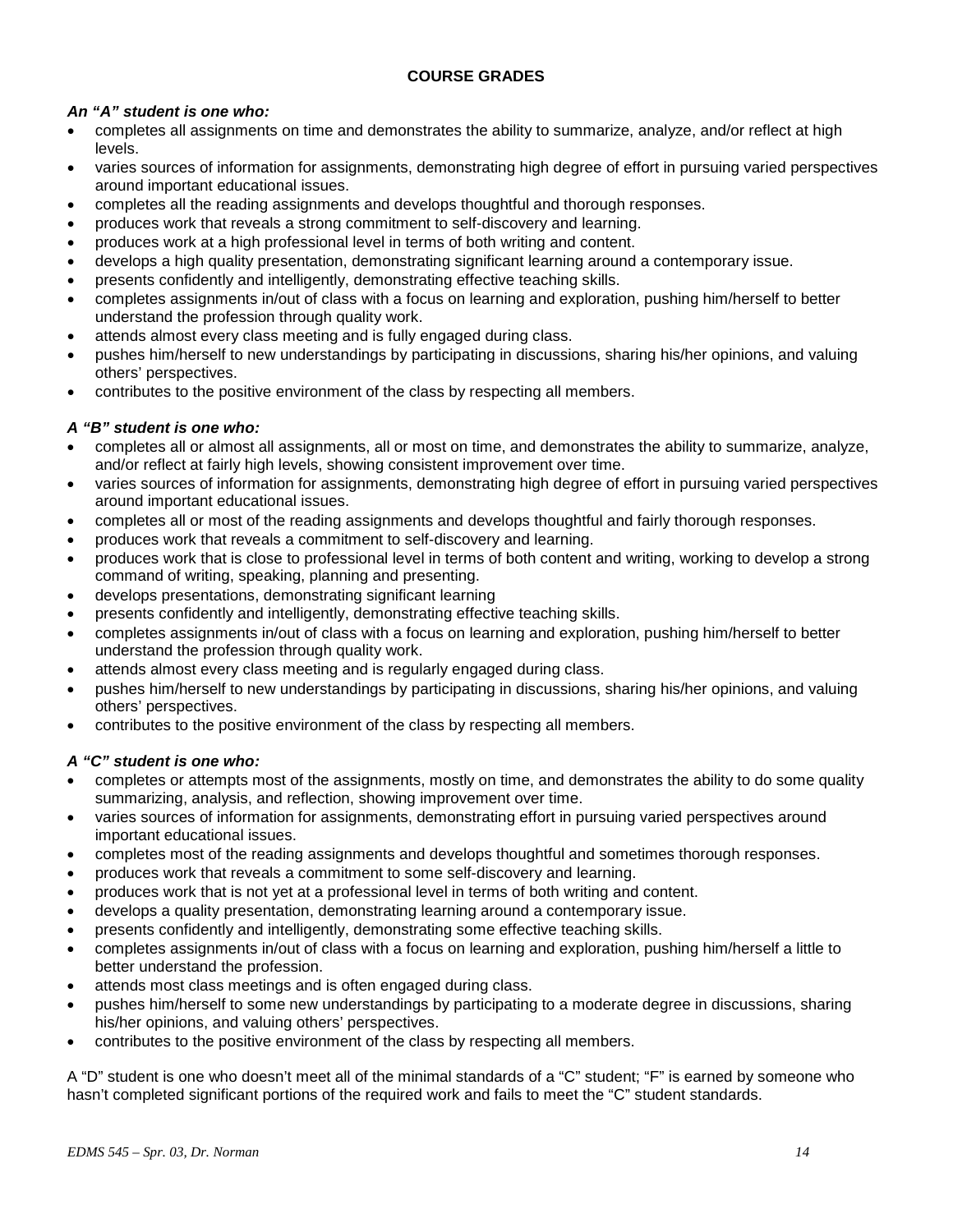#### **Teaching Performance Expectations Standards of Quality and Effectiveness for Professional Teacher Preparation Programs California Commission on Teacher Credentialing September 6, 2001**

#### **A. MAKING SUBJECT MATTER COMPREHENSIBLE TO STUDENTS**

#### **TPE 1A: Subject-Specific Pedagogical Skills for Multiple Subject Teaching Assignments - Teaching Science in a Multiple Subject Assignment**

Candidates for a Multiple Subject Teaching Credential demonstrate the ability to teach the state-adopted academic content standards for students in science (K-8). They balance the focus of instruction between science information, concepts, and investigations. Their explanations, demonstrations, and class activities serve to illustrate science concepts and principles, scientific investigation, and experimentation. Candidates emphasize the importance of accuracy, precision,

#### **B. ASSESSING STUDENT LEARNING**

**TPE 2: Monitoring Student Learning During Instruction -** Candidates for a Teaching Credential use progress monitoring at key points during instruction to determine whether students are progressing adequately toward achieving the state-adopted academic content standards for students. They pace instruction and re-teach content based on evidence gathered using assessment strategies such as questioning students and examining student work and products. Candidates anticipate, check for, and address common student misconceptions and misunderstandings.

#### **TPE 3: Interpretation and Use of Assessments**

Candidates for a Teaching Credential understand and use a variety of informal and formal, as well as formative and summative assessments, to determine students' progress and plan instruction. They know about and can appropriately implement the stateadopted student assessment program. Candidates understand the purposes and uses of different types of diagnostic instruments, including entry level, progress-monitoring and summative assessments. They use multiple measures, including information from families, to assess student knowledge, skills, and behaviors. They know when and how to use specialized assessments based on students' needs. Candidates know about and can appropriately use informal classroom assessments and analyze student work. They teach students how to use self-assessment strategies. Candidates provide guidance and time for students to practice these strategies.

Candidates understand how to familiarize students with the format of standardized tests. They know how to appropriately administer standardized tests, including when to make accommodations for students with special needs. They know how to accurately interpret assessment results of individuals and groups in order to develop and modify instruction. Candidates interpret assessment data to identify the level of proficiency of English language learners in English as well as in the students' primary language. They give students specific, timely feedback on their learning, and maintain accurate records summarizing student achievement. They are able to explain, to students and to their families, student academic and behavioral strengths, areas for academic growth, promotion and retention policies, and how a grade or progress report is derived. Candidates can clearly explain to families how to help students achieve the curriculum Standards of Quality and Effectiveness for Professional Teacher Preparation Programs

#### **C. ENGAGING AND SUPPORTING STUDENTS IN LEARNING**

#### **TPE 4: Making Content Accessible**

Candidates for Teaching Credentials incorporate specific strategies, teaching/instructional activities, procedures and experiences that address state-adopted academic content standards for students in order to provide a balanced and comprehensive curriculum. They use instructional materials to reinforce state-adopted academic content standards for students and they prioritize and sequence essential skills and strategies in a logical, coherent manner relative to students' current level of achievement. They vary instructional strategies according to purpose and lesson content. To meet student academic learning needs, candidates explain content clearly and reinforce content in multiple ways, such as the use of written and oral presentation, manipulatives, physical models, visual and performing arts, diagrams, non-verbal communication, and computer technology. They provide opportunities and adequate time for students to practice and apply what they have learned. They distinguish between conversational and academic language, and develop student skills in using and understanding academic language. They teach students strategies to read and comprehend a variety of texts and a variety of information sources, in the subject(s) taught. They model active listening in the classroom. Candidates encourage student creativity and imagination. They motivate students and encourage student effort. When students do not understand content, they take additional steps to foster access and comprehension for all learners. Candidates balance instruction by adjusting lesson designs relative to students' current level of achievement.

#### **TPE 5: Student Engagement**

Candidates for Teaching Credentials clearly communicate instructional objectives to students. They ensure the active and equitable participation of all students. They ensure that students understand what they are to do during instruction and monitor student progress toward academic goals. If students are struggling and off-task, candidates examine why and use strategies to re-engage them. Candidates encourage students to share and examine points of view during lessons. They use community resources, student experiences, and applied learning activities to make instruction relevant. They extend the intellectual quality of student thinking by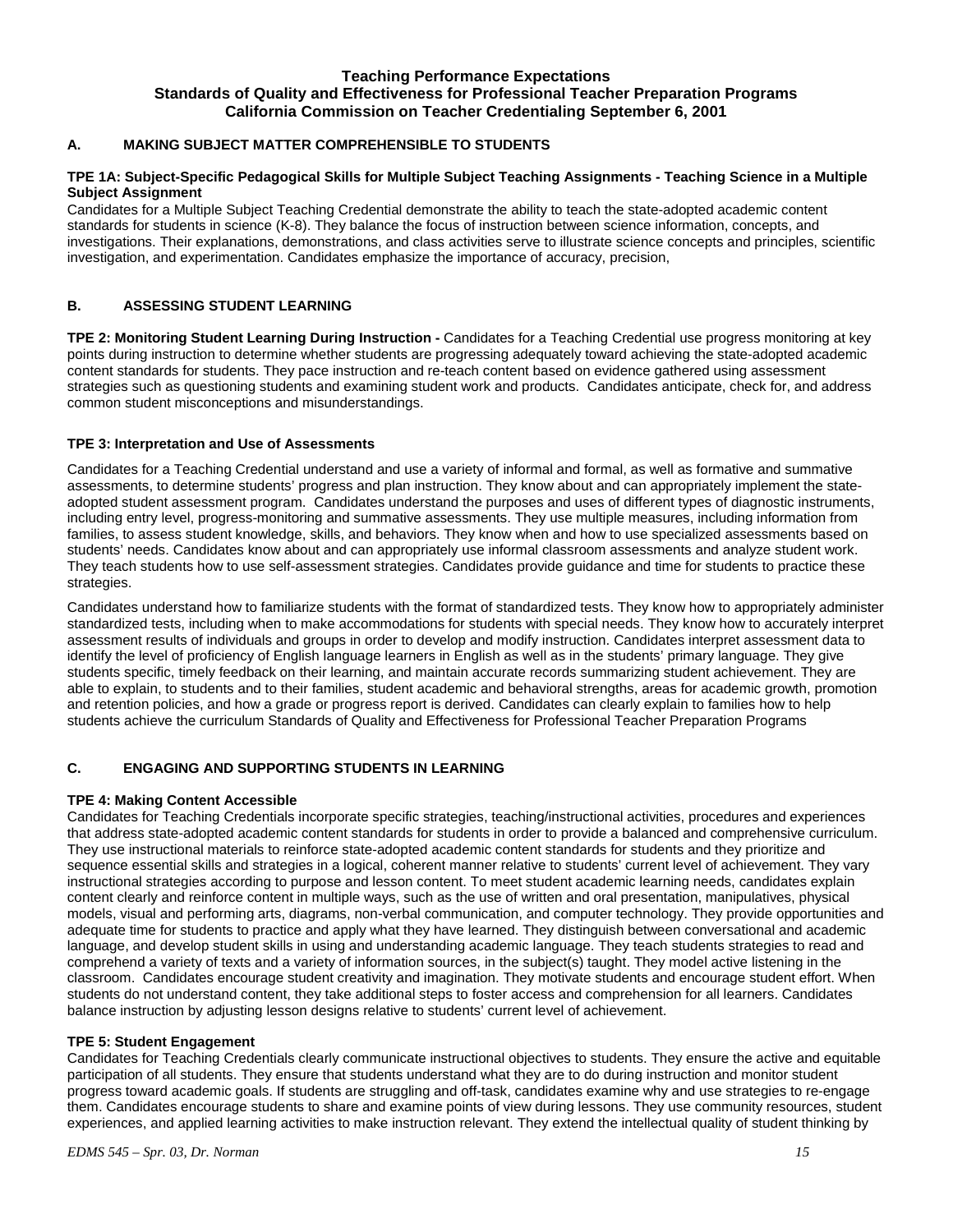asking stimulating questions and challenging student ideas. Candidates teach students to respond to and frame meaningful questions.

#### **TPE 6: Developmentally Appropriate Teaching Practices**

Background information for TPE 6: TPEs describe knowledge, skills, and abilities for all credential candidates, and they underscore the importance of generically-effective strategies for teaching a broad range of students. The purpose of TPE 6 is to establish additional expectations that are of greatest importance in teaching students at distinct stages of child and adolescent development. It is not the intent of TPE 6 to describe practices that are appropriate or effective only at one developmental level.•Standards of Quality and Effectiveness for Professional Teacher Preparation Programs. This TPE describes professional practices that are most commonly used and needed for students in each major phase of schooling, grades K-3, 4-8, and 9-12. 2

#### **TPE 6A: Developmentally Appropriate Practices in Grades K-3**

During teaching assignments in Grades K-3, candidates for a Multiple Subject Teaching Credential understand how to create a structured day with opportunities for movement. They design academic activities that suit the attention span of young learners. Their instructional activities connect with the children's immediate world; draw on key content from more than one subject area; and include hands-on experiences and manipulatives that help students learn. Candidates teach and model norms of social interactions (e.g., consideration, cooperation, responsibility, empathy). They understand that some children hold naïve understandings of the world around them. Candidates provide educational experiences that help students develop more realistic expectations and understandings of their environment. They know how to make special plans for students who require extra help in exercising selfcontrol among their peers or who have exceptional needs or abilities.

#### **TPE 6B: Developmentally Appropriate Practices in Grades 4-8**

During teaching assignments in Grades 4-8, candidates for a teaching credential build on students' command of basic skills and understandings while providing intensive support for students who lack basic skills as defined in state-adopted academic content standards for students. They teach from grade-level texts. Candidates design learning activities to extend students' concrete thinking and foster abstract reasoning and problem-solving skills. They help students develop learning strategies to cope with increasingly challenging academic curriculum. They assist students, as needed, in developing and practicing strategies for managing time and completing assignments. Candidates develop students' skills for working in groups to maximize learning. They build on peer relationships and support students in trying new roles and responsibilities in the classroom. They support students' taking of intellectual risks such as sharing ideas that may include errors. Candidates distinguish between misbehavior and overenthusiasm, and they respond appropriately to students who are testing limits and students who alternatively assume and reject responsibility.

#### **TPE 7: Teaching English Learners**

Candidates for a Teaching Credential know and can apply pedagogical theories, principles, and instructional practices for comprehensive instruction of English learners. They know and can apply theories, principles, and instructional practices for English Language Development leading to comprehensive literacy in English. They are familiar with the philosophy, design, goals, and characteristics of programs for English language development, including structured English immersion. They implement an instructional program that facilitates English language development, including reading, writing, listening and speaking skills, that logically progresses to the grade level reading/language arts program for English speakers. They draw upon information about students' backgrounds and prior learning, including students' assessed levels of literacy in English and their first languages, as well as their proficiency in English, to provide instruction differentiated to students' language abilities. They understand how and when to collaborate with specialists and para-educators to support English language development. Based on appropriate assessment information, candidates select instructional materials and strategies, including activities in the area of visual and performing arts, to develop students' abilities to comprehend and produce English. They use English that extends students' current level of development yet is still comprehensible. They know how to analyze student errors in oral and written language in order to understand how to plan differentiated instruction. Candidates for a Teaching Credential know and apply pedagogical theories, principles and practices for the development of academic language, comprehension, and knowledge in the subjects of the core curriculum. They use systematic instructional strategies, including contextualizing key concepts, to make grade-appropriate or advanced curriculum content comprehensible to English learners. They allow students to express meaning in a variety of ways, including in their first language, and, if available, manage first language support such as para-educators, peers, and books.3 They use questioning strategies that model or represent familiar English grammatical constructions. They make learning strategies explicit.

Candidates understand how cognitive, pedagogical, and individual factors affect students' language acquisition. They take these factors into account in planning lessons for English language development and for academic content. Teachers are not expected to speak the students' primary language, unless they hold an appropriate credential and teach in a bilingual classroom. The expectation is that they understand how to use available resources in the primary language, including students' primary language skills, to support their learning of English and curriculum content.•Standards of Quality and Effectiveness for Professional Teacher Preparation Programs

#### **D. PLANNING INSTRUCTION AND DESIGNING LEARNING EXPERIENCES FOR STUDENTS**

#### **TPE 8: Learning about Students**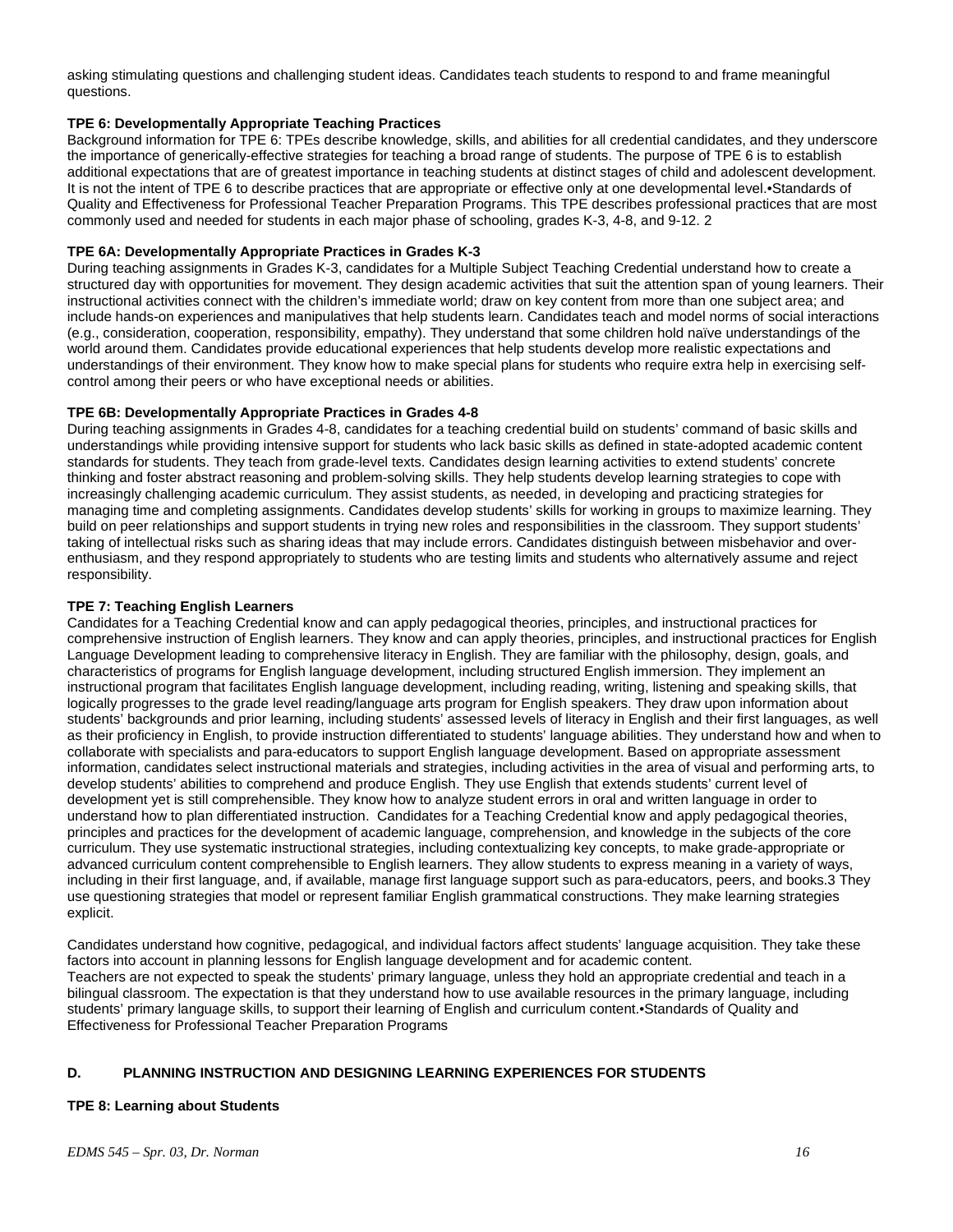Candidates for a Teaching Credential draw upon an understanding of patterns of child and adolescent development to understand their students. Using formal and informal methods, they assess students' prior mastery of academic language abilities, content knowledge, and skills, and maximize learning opportunities for all students. Through interpersonal interactions, they learn about students' abilities, ideas, interests and aspirations. They encourage parents to become involved and support their efforts to improve student learning. They understand how multiple factors, including gender and health, can influence students' behavior, and understand the connections between students' health and their ability to learn. Based on assessment data, classroom observation, reflection and consultation, they identify students needing specialized instruction, including students whose physical disabilities, learning disabilities, or health status require instructional adaptations, and students who are gifted.

#### **TPE 9: Instructional Planning**

Candidates for a Teaching Credential plan instruction that is comprehensive in relation to the subject matter to be taught and in accordance with state-adopted academic content standards for students. They establish clear long-term and short-term goals for student learning, based on state and local standards for student achievement as well as on students' current levels of achievement. They use explicit teaching methods such as direct instruction and inquiry to help students meet or exceed grade level expectations. They plan how to explain content clearly and make abstract concepts concrete and meaningful. They understand the purposes, strengths and limitations of a variety of instructional strategies, including examining student work, and they improve their successive uses of the strategies based on experience and reflection. They sequence instruction so the content to be taught connects to preceding and subsequent content. In planning lessons, they select or adapt instructional strategies, grouping strategies, and instructional material to meet student learning goals and needs. Candidates connect the content to be learned with students' linguistic and cultural backgrounds, experiences, interests, and developmental learning needs to ensure that instruction is comprehensible and meaningful. To accommodate varied student needs, they plan differentiated instruction. When support personnel, such as aides and volunteers are available, they plan how to use them to help students reach instructional goals.•Standards of Quality and Effectiveness for Professional Teacher Preparation Programs.

#### **E. CREATING AND MAINTAINING EFFECTIVE ENVIRONMENTS FOR STUDENT LEARNING**

#### TPE 10: Instructional Time

Candidates for a Teaching Credential allocate instructional time to maximize student achievement in relation to state-adopted academic content standards for students, instructional goals and scheduled academic tasks. They establish procedures for routine tasks and manage transitions to maximize instructional time. Based on reflection and consultation, they adjust the use of instructional time to optimize the learning opportunities and outcomes for all students.

#### TPE 11: Social Environment

Candidates for a Teaching Credential develop and maintain clear expectations for academic and social behavior. The candidates promote student effort and engagement and create a positive climate for learning. They know how to write and implement a student discipline plan. They know how to establish rapport with all students and their families for supporting academic and personal success through caring, respect, and fairness. Candidates respond appropriately to sensitive issues and classroom discussions. They help students learn to work responsibly with others and independently. Based on observations of students and consultation with other teachers, the candidate recognizes how well the social environment maximizes academic achievement for all students and makes necessary changes.•

#### **F. DEVELOPING AS A PROFESSIONAL EDUCATOR**

#### **TPE 12: Professional, Legal, and Ethical Obligations**

Candidates for a Teaching Credential take responsibility for student academic learning outcomes. They are aware of their own personal values and biases and recognize ways in which these values and biases affect the teaching and learning of students. They resist racism and acts of intolerance. Candidates appropriately manage their professional time spent in teaching responsibilities to ensure that academic goals are met.

Candidates for a Teaching Credential understand and honor legal and professional obligations to protect the privacy, health, and safety of students, families, and other school professionals. They are aware of and act in accordance with ethical considerations and they model ethical behaviors for students. Candidates understand and honor all laws relating to professional misconduct and moral fitness.

#### **TPE 13: Professional Growth**

Candidates for a Teaching Credential evaluate their own teaching practices and subject matter knowledge in light of information about the state-adopted academic content standards for students and student learning. They improve their teaching practices by soliciting feedback and engaging in cycles of planning, teaching, reflecting, discerning problems, and applying new strategies. Candidates use reflection and feedback to formulate and prioritize goals for increasing their subject matter knowledge and teaching effectiveness.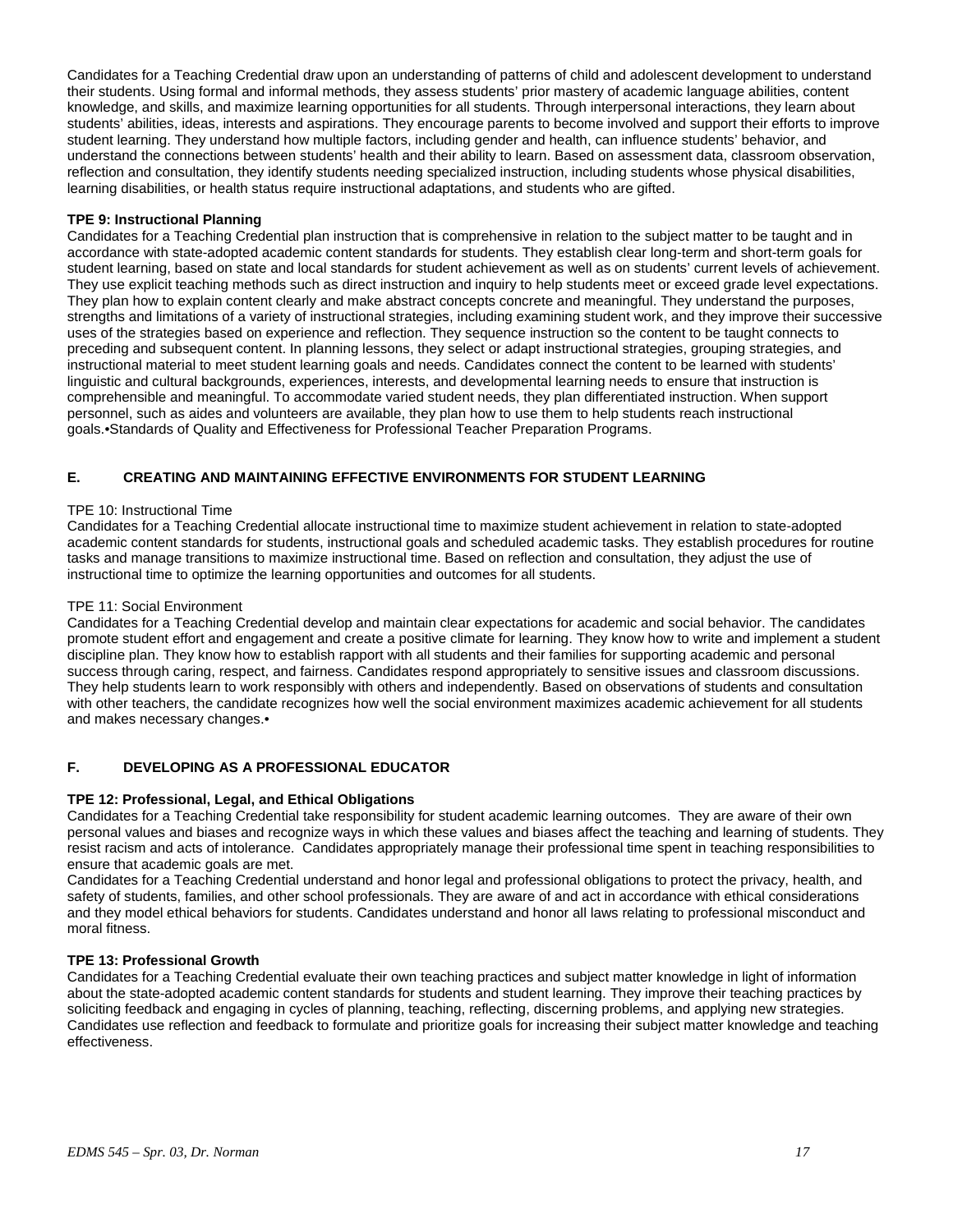# **RUBRIC FOR LEADERSHIP OF HANDS-ON SCIENCE LESSONS**

| <b>Score</b> | <b>Criteria Quality of Work</b>                                     |                                                                                                                                                                                                 |                                                                                                                                                 |                                                                                                                                 |                                                                                                                         |
|--------------|---------------------------------------------------------------------|-------------------------------------------------------------------------------------------------------------------------------------------------------------------------------------------------|-------------------------------------------------------------------------------------------------------------------------------------------------|---------------------------------------------------------------------------------------------------------------------------------|-------------------------------------------------------------------------------------------------------------------------|
|              | <b>Materials</b>                                                    | Materials were<br>provided so that all<br>students could easily<br>participate.                                                                                                                 | Materials were<br>provided so that<br>some students could<br>easily participate.                                                                | Materials were<br>provided so that a<br>few students could<br>easily participate.                                               | Materials were not<br>provided so that<br>students could easily<br>participate.                                         |
|              |                                                                     | 9 pts.                                                                                                                                                                                          | 6 pts.                                                                                                                                          | 3 pts.                                                                                                                          | 0 pt.                                                                                                                   |
|              | <b>Concept</b><br>Exploration                                       | All students<br>participated in a<br>developmentally<br>appropriate hands-on<br>science activity,<br>made observations,<br>and collected data.<br><b>Predictions were</b><br>made at beginning. | Some students<br>participated in a<br>developmentally<br>appropriate hands-on<br>science activity,<br>made observations,<br>and collected data. | A minimal number of<br>students participated<br>in a hands-on<br>science activity,<br>made observations,<br>and collected data. | None of the students<br>participated in a<br>hands-on science<br>activity, made<br>observations, and<br>collected data. |
|              |                                                                     | 9 pts.                                                                                                                                                                                          | 6 pts.                                                                                                                                          | 3 pts.                                                                                                                          | 0 pts.                                                                                                                  |
|              | Concept Invention                                                   | Students shared their<br>observations, data<br>and explanations.                                                                                                                                | A minimum of<br>student sharing and<br>explaining occurred.                                                                                     | No student sharing<br>occurred. Teacher<br>provided all                                                                         | No student sharing<br>occurred. Little<br>teacher sharing                                                               |
|              |                                                                     | Teacher provided<br>further explanations<br>and terminology, and<br>tied it all together.<br>9 pts.                                                                                             | Teacher provided<br>some explanation.<br>6 pts.                                                                                                 | explanations.<br>3 pts.                                                                                                         | occurred.<br>0 pts.                                                                                                     |
|              | <b>Science Content</b><br>Background<br>during Concept<br>Invention | thorough explanation<br>of the science<br>content background<br>in the PP<br>presentation.<br>9 pts.                                                                                            | Your team provided a Your team provided a<br>short explanation of<br>the science content<br>background.<br>6 pts.                               | Your team provided<br>an incomplete<br>explanation of the<br>science content<br>background.<br>3 pts.                           | Your team provided a<br>poor explanation of<br>the science content<br>background.<br>0 pts.                             |
|              | <b>Relevant Web</b><br><b>Sites</b><br>during Concept<br>Invention  | Your PP presentation<br>included 5 web sites<br>with descriptions and<br>links to the sites.<br>9 pts.                                                                                          | Your PP presentation<br>included 4 web sites<br>with descriptions and<br>links to the sites.<br>6 pts.                                          | Your PP presentation<br>included 2 web sites<br>with descriptions &<br>links<br>3 pts.                                          | Your PP presentation<br>included no web sites<br>with descriptions &<br>links.<br>0 pts.                                |
|              | Concept<br><b>Application</b>                                       | All students<br>participated in a<br>developmentally<br>appropriate hands-on<br>science activity,<br>made observations,<br>and collected data.                                                  | Some students<br>participated in a<br>developmentally<br>appropriate hands-on<br>science activity,<br>made observations,<br>and collected data. | A minimal number of<br>students participated<br>in a hands-on<br>science activity,<br>made observations,<br>and collected data. | None of the students<br>participated in a<br>hands-on science<br>activity, made<br>observations, and<br>collected data. |
|              |                                                                     | 9 pts.                                                                                                                                                                                          | 6 pts.                                                                                                                                          | 3 pts.                                                                                                                          | 0 pts.                                                                                                                  |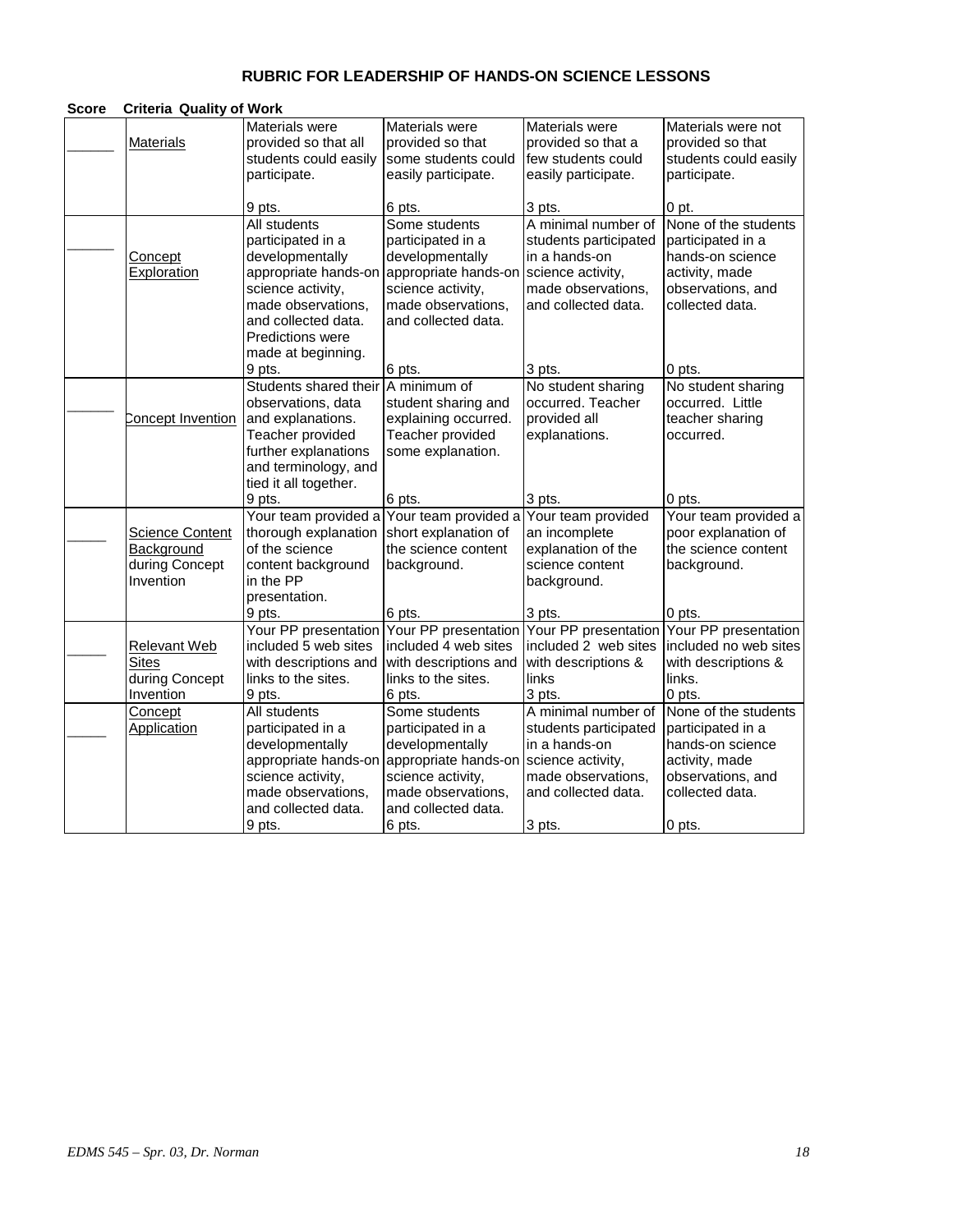|                         | Numerous (5-6)            | 3-4 SDAIE strategies                      | 1-2 SDAIE strategies | No SDAIE strategies |
|-------------------------|---------------------------|-------------------------------------------|----------------------|---------------------|
| <b>SDAIE Strategies</b> | SDAIE strategies are      | are explained.                            | are explained.       | are explained.      |
|                         | explained.                |                                           |                      |                     |
|                         | 9 pts.                    | 6 pts.                                    | 3 pts.               | 0 pts.              |
|                         | 5-6 applications to       | 3-4 applications to                       | 1-2 applications to  | No applications to  |
| Applications to         | everyday life are         | everyday life are                         | everyday life are    | everyday life are   |
| eal life                | described.                | described.                                | described.           | described.          |
|                         | 9 pts.                    | 6 pts.                                    | 3 pts.               | 0 pts.              |
|                         | 5-6 adaptations to        | 3-4 adaptations to                        | 1-2 adaptations to   | No adaptations to   |
| <b>Adaptations for</b>  | meet the needs of         | meet the needs of                         | meet the needs of    | meet the needs of   |
| Students with           | students with             | students with                             | students with        | students with       |
| <b>Disabilities</b>     | disabilities are          | disabilities are                          | disabilities are     | disabilities are    |
|                         | included.                 | included.                                 | included.            | included.           |
|                         | 9 pts.                    | 6 pts.                                    | 3 pts.               | 0 pts.              |
|                         | Handout included          | Handout included 7-8 Handout included 3-4 |                      | Handout included 0  |
| <b>Handout</b>          | objective(s), science     | of the 11                                 | of the 11            | of the 11           |
|                         | concept definition,       | components.                               | components.          | components.         |
|                         | <b>CA Science Content</b> |                                           |                      |                     |
|                         | Standards(s), 3           |                                           |                      |                     |
|                         | stages of Learning        |                                           |                      |                     |
|                         | Cycle, SDAIE              |                                           |                      |                     |
|                         | strategies,               |                                           |                      |                     |
|                         | adaptations for           |                                           |                      |                     |
|                         | students with             |                                           |                      |                     |
|                         | disabilities, science     |                                           |                      |                     |
|                         | content background,       |                                           |                      |                     |
|                         | relevant web sites,       |                                           |                      |                     |
|                         | applications to real      |                                           |                      |                     |
|                         | life, 2 questions and     |                                           |                      |                     |
|                         | references.               |                                           |                      |                     |
|                         | 9 pts.                    | 6 pts.                                    | 3 pts.               | 0 pts.              |
|                         | Your team was ready       | Your team                                 | Your team            | Your team did not   |
| Timing                  | to present at the         | accomplished some                         | accomplished few of  | accomplish any of   |
|                         | beginning of class,       | of the items listed.                      | the items listed.    | the items listed.   |
|                         | had all materials         |                                           |                      |                     |
|                         | ready and all             |                                           |                      |                     |
|                         | handouts copied, and      |                                           |                      |                     |
|                         | stayed within the 45-     |                                           |                      |                     |
|                         | 55 minutes allocated.     |                                           |                      |                     |
|                         | You kept students         |                                           |                      |                     |
|                         | on-task and did not       |                                           |                      |                     |
|                         | waste time.               |                                           |                      |                     |
|                         | 9 pts.                    | 6 pts.                                    | 3 pts.               | 0 pts.              |
|                         |                           |                                           |                      |                     |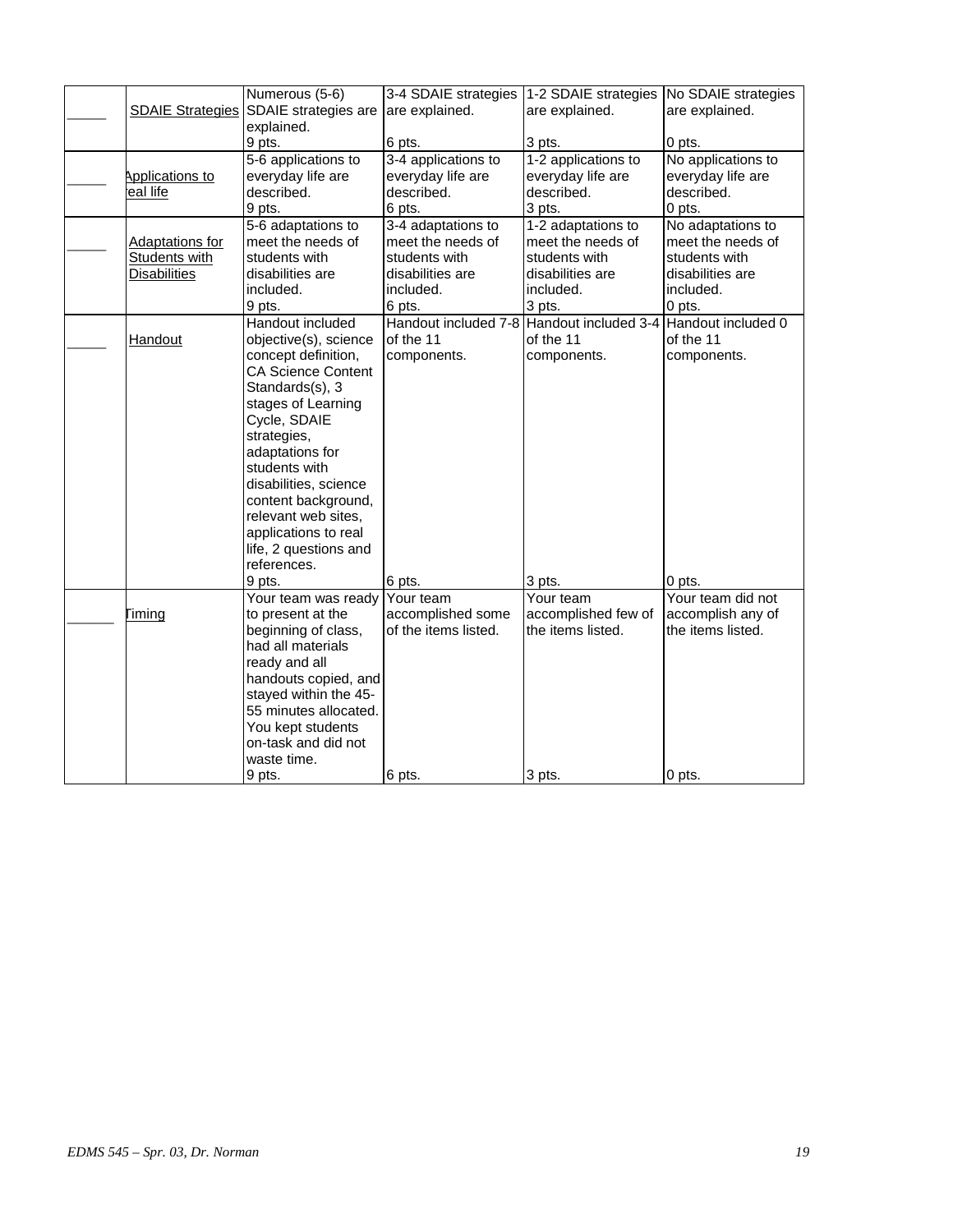# **RUBRIC FOR ACTIVITY, POSTER AND PRESENTATION-Science Exposition**

| Score Criteria Quality of Work                    |                                                                                                                                                                                       |                                                                                                                                                         |                                                                                                                                   |                                                                                                |
|---------------------------------------------------|---------------------------------------------------------------------------------------------------------------------------------------------------------------------------------------|---------------------------------------------------------------------------------------------------------------------------------------------------------|-----------------------------------------------------------------------------------------------------------------------------------|------------------------------------------------------------------------------------------------|
| <b>Visual</b><br>Display                          | 3 sided visual display<br>shows great creativity<br>and is thought-<br>provoking. Graphically<br>demonstrates concept.                                                                | 3 sided visual display<br>shows creativity and<br>thoughtfulness; has<br>graphics or pictures.                                                          | 3 sided visual display<br>shows some thought-<br>fulness and creativity;<br>does not cause one to<br>take a 2 <sup>nd</sup> look. | Visual display is<br>present, but required<br>little imagination or<br>creativity.             |
| <b>Science Concept</b>                            | 10 pts.<br>It was obvious that you<br>had a complete and<br>thorough understanding<br>of the science content.                                                                         | 7 pts.<br>You had somewhat of<br>an understanding of the<br>science content.                                                                            | 4 pts.<br>You had a little<br>understanding of the<br>science content.                                                            | 1 pt.<br>You had<br>misconceptions about<br>the science content.                               |
| <b>Materials</b>                                  | 10 pts.<br>You have necessary<br>materials for all<br>students to participate<br>in hands-on lesson.<br>10 pts.                                                                       | 7 pts.<br>You have necessary<br>materials for some<br>students to participate<br>in hands-on lesson.<br>7pts.                                           | 4 pts.<br>You have a few of the<br>necessary materials for<br>a few students to<br>participate.<br>4 pts.                         | 1 pt.<br>You have materials for<br>a demonstration only.<br>1 pt                               |
| Exploration<br><b>Science Activity</b>            | <b>Activity is</b><br>(a)hands-on,<br>(b)develop-mentally<br>appropriate, &<br>(c)feasible for all                                                                                    | Two of the 3<br>characteristics are<br>present.<br>7 pts.                                                                                               | One of the<br>characteristics is<br>present.<br>4 pts.                                                                            | Teacher does a hands-<br>on activity for students.                                             |
| <b>Concept</b><br><b>Invention</b>                | students.10 pts.<br>Students shared<br>observations, data and<br>explanations. Teacher<br>provided further<br>explanations and<br>terminology, and tied it<br>all together. 10 pts.   | A minimum of student<br>sharing and explaining<br>occurred. Teacher<br>provided some<br>explanation<br>7 pts                                            | No student sharing<br>occurred. Teacher<br>provided all<br>explanations.<br>4 pts.                                                | 1 pt.<br>Little student sharing<br>occurred. A little<br>teacher sharing<br>occurred.<br>1 pt. |
| Concept<br>Application<br><b>Science Activity</b> | Activity is<br>(a)hands-on,<br>(b)developmentally<br>appropriate, (c)feasible<br>for all students.10 pts.                                                                             | Two of the 3<br>characteristics are<br>present.<br>7 pts.                                                                                               | One of the<br>characteristics is<br>present.<br>4 pts.                                                                            | Teacher does a hands-<br>on activity for students.<br>1 pt.                                    |
| <u>Timing</u>                                     | You easily adjusted<br>your teaching to the<br>time allocated. You<br>showed creativity and<br>flexibility.<br>10 pts.                                                                | You adjusted somewhat You did not easily your<br>to the time allotted. You teaching to the time<br>showed some creativity<br>and flexibility.<br>7 pts. | allocated. You showed<br>little creativity and/or<br>flexibility. 4 pts.                                                          | You finished way ahead<br>of time, or needed much<br>more time.<br>1 pt.                       |
| <b>Student Data</b><br><u>Sheet</u>               | You had copies of a<br>data sheet for all<br>students.<br>10 pts.                                                                                                                     | You had data sheets,<br>but not for all students.<br>7 pts.                                                                                             | You required students<br>to answer one question. [keep data.]<br>4 pts.                                                           | You had a few students<br>1 pt.                                                                |
| Lesson<br>Description                             | Lesson plan includes<br>(a)science concept,<br>(b)objectives, (c)CA<br>content standards.<br>(d) materials,<br>(e)procedures for LC,<br>(f)science content &<br>(g)references.10 pts. | 5 of the 7components<br>are present.<br>7 pts.                                                                                                          | 3 of the 7 components<br>are present.<br>4 pts.                                                                                   | One of the components<br>is present.<br>1 pt.                                                  |
| Reflection                                        | You wrote a complete<br>reflection about how<br>children demonstrated<br>understanding, and how understanding, & how<br>you could or did<br>improve. 10 pts.                          | You wrote some about<br>how children<br>responded, showed<br>you could or did<br>improve. 7 pts.                                                        | You wrote little about<br>how children<br>responded, showed<br>understanding, & how<br>you could or did<br>improve. 4 pts.        | You only wrote a few<br>lines.<br>1 pt.                                                        |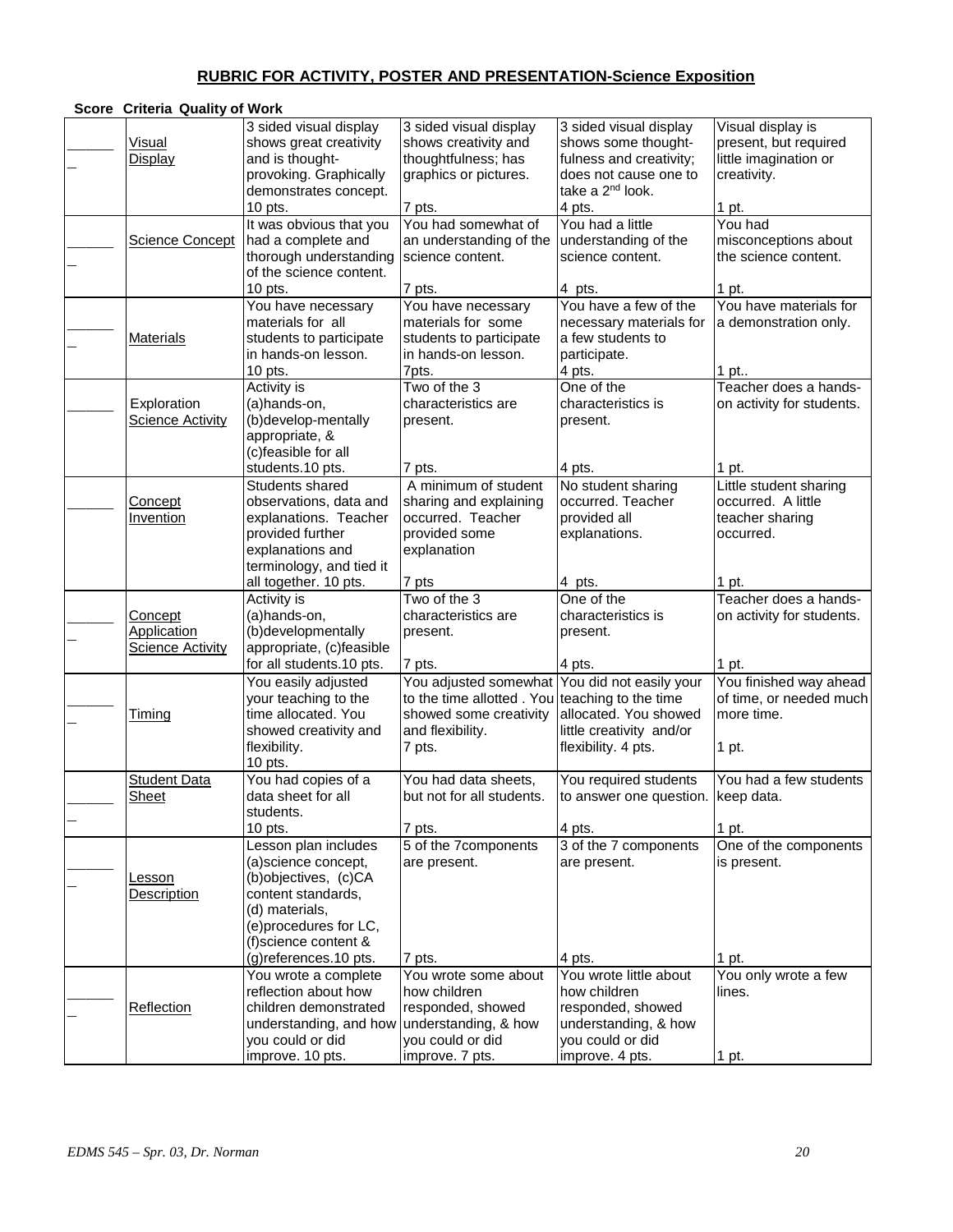# **SCIENCE TEACHING UNIT RUBRIC**

**Topic \_\_\_\_\_\_\_\_\_\_\_\_\_\_\_** *To receive a grade, turn in a stamped, self-addressed manila envelope with unit.*

| Score Criteria Quality of Work                         |                                                                                                                                                   |                                                                                                                                                                 |                                                                                                      |                                                                                                                         |  |
|--------------------------------------------------------|---------------------------------------------------------------------------------------------------------------------------------------------------|-----------------------------------------------------------------------------------------------------------------------------------------------------------------|------------------------------------------------------------------------------------------------------|-------------------------------------------------------------------------------------------------------------------------|--|
| Unit Plan                                              | Unit plan was<br>included, with title,<br>grade level, goals,<br>standards, lesson<br>descriptions.                                               | Unit plan included<br>some, but not all, of<br>the components.                                                                                                  | Unit plan was very<br>brief and did not<br>include all<br>components.                                | No unit plan was<br>included.                                                                                           |  |
|                                                        | 6 pts.                                                                                                                                            | 4 pts.                                                                                                                                                          | 2 pts.                                                                                               | 0 pt.                                                                                                                   |  |
| Science Concept                                        | Science concept(s)<br>is/are correctly<br>defined in complete<br>sentence(s).                                                                     | Science concept<br>is/are poorly defined,<br>or correctly defined<br>but not in complete<br>sentence(s).                                                        | Science concept(s)<br>is/are poorly defined<br>in incomplete<br>sentence(s).                         | Science concept(s)<br>is/are not defined.                                                                               |  |
|                                                        | 6 pts.                                                                                                                                            | 4 pts.                                                                                                                                                          | 2 pts.                                                                                               | 0 pt.                                                                                                                   |  |
| CA Science<br>Content<br>Standard(s)                   | Science Standard(s)<br>is/are included and<br>completely stated.<br>6 pts.                                                                        | Science Standard(s)<br>briefly stated.<br>4 pts.                                                                                                                | Science Standard is<br>alluded to, but not<br>stated.<br>2 pts.                                      | No Science<br>Standards are<br>included.<br>0 pt.                                                                       |  |
| <b>Objectives</b>                                      | Behavior objectives<br>with action verbs are<br>written in complete<br>sentences.                                                                 | <b>Behavioral objectives</b><br>are poorly written.                                                                                                             | Objectives are not<br>behavioral<br>objectives.                                                      | Objectives are<br>absent.                                                                                               |  |
|                                                        | 6 pts.                                                                                                                                            | 4 pts.                                                                                                                                                          | 2 pts.                                                                                               | 0 pt.                                                                                                                   |  |
| Exploration                                            | All students<br>participate in<br>developmentally                                                                                                 | Some students<br>participate in<br>developmentally                                                                                                              | A few students<br>participate in hands-<br>on science activities,                                    | No students<br>participate in hands-<br>on science activities,                                                          |  |
|                                                        | science activities,<br>make observations,<br>and collect data in all<br>lessons.                                                                  | appropriate hands-on appropriate hands-on<br>science activities,<br>make observations,<br>and collect data in all<br>lessons.                                   | make observations,<br>and collect data in 2<br>lessons.                                              | make observations,<br>and collect data in<br>lessons.                                                                   |  |
|                                                        | 6 pts.                                                                                                                                            | 4 pts.                                                                                                                                                          | 2 pts.                                                                                               | 0 pt.                                                                                                                   |  |
| Concept<br>Invention                                   | Students share their<br>observations, data<br>and explanations.<br>Teacher provides<br>further explanations<br>and terminology, and               | A minimum of<br>student sharing and<br>explaining occurs.<br>Teacher provides<br>some explanation.                                                              | No student sharing<br>occurs. Teacher<br>provides all<br>explanations.                               | No student sharing<br>occurs. Little teacher<br>sharing occurs.                                                         |  |
|                                                        | ties it all together<br>6 pts.                                                                                                                    | 4 pts.                                                                                                                                                          | 2 pts.                                                                                               | 0 <sub>pt.</sub>                                                                                                        |  |
| Concept<br>Application                                 | All students<br>participate in<br>developmentally<br>science activities,<br>make observations,<br>and collect data in all and collect data in all | Some students<br>participate in<br>developmentally<br>appropriate hands-on appropriate hands-on make observations,<br>science activities,<br>make observations, | Few students<br>participate in hands-<br>on science activities,<br>and collect data in 2<br>lessons. | No students<br>participate in hands-<br>on science activities,<br>make observations,<br>and collect data in<br>lessons. |  |
|                                                        | lessons.<br>6 pts.                                                                                                                                | lessons.<br>4 pts.                                                                                                                                              | 2 pts.                                                                                               | 0 pt.                                                                                                                   |  |
| <b>Alternative</b><br>Assessments<br><b>And Rubric</b> | You included<br>alternative<br>assessments, clear<br>explanations of each, explanation.<br>and rubrics.<br>6 pts.                                 | You included a list of<br>assessments and<br>rubrics, but no<br>4 pts                                                                                           | You included one<br>assessment and one<br>rubric.<br>2 pts.                                          | You did not include<br>alternative<br>assessments or<br>rubrics.<br>0 pt.                                               |  |
|                                                        |                                                                                                                                                   |                                                                                                                                                                 |                                                                                                      |                                                                                                                         |  |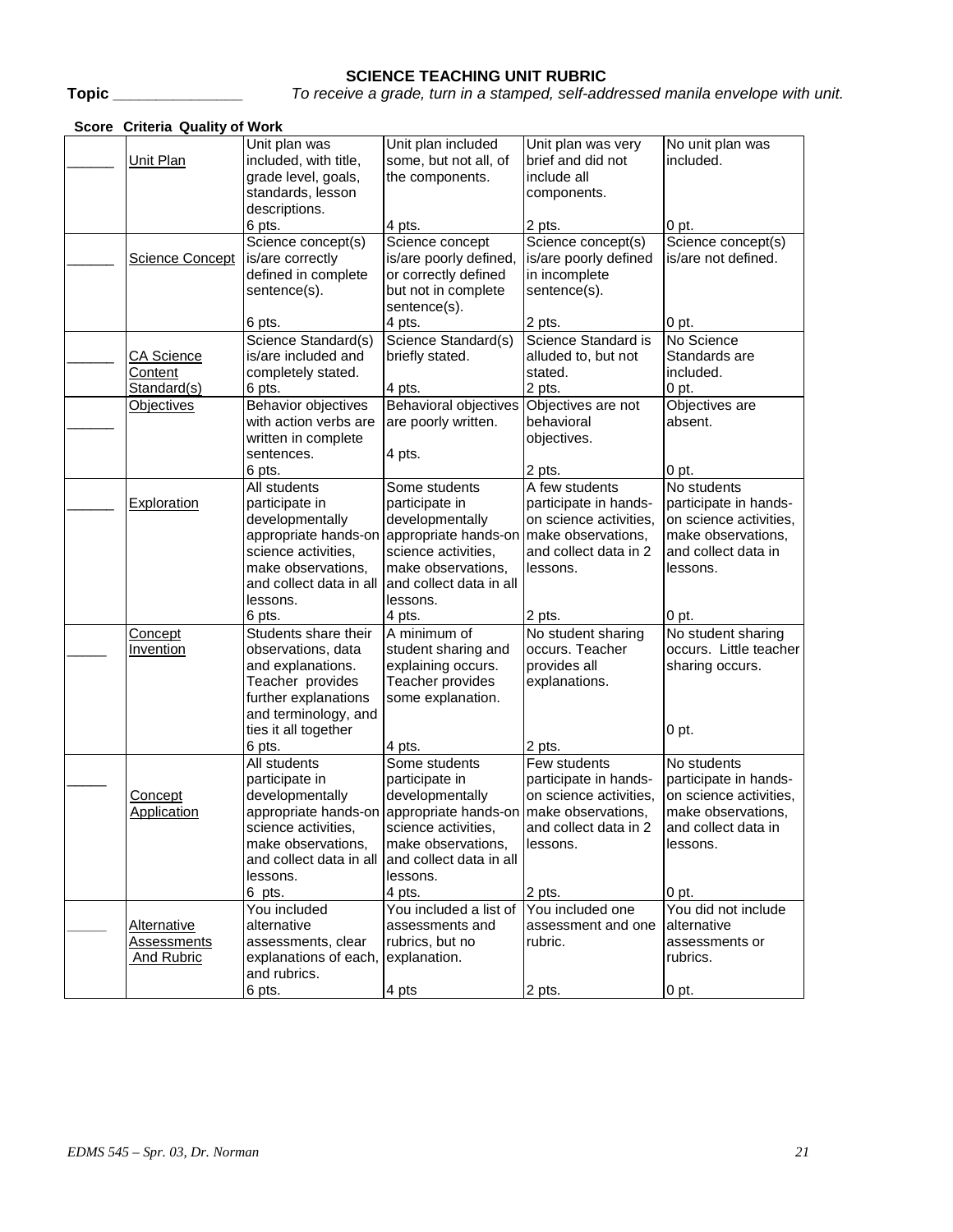|                         | Numerous (5-6)         | 3-4 SDAIE strategies                      | 1-2 SDAIE strategies                  | 1 SDAIE strategy is   |
|-------------------------|------------------------|-------------------------------------------|---------------------------------------|-----------------------|
| <b>SDAIE Strategies</b> | SDAIE strategies are   | are explained.                            | are explained.                        | listed.               |
|                         | explained.             | 4 pts.                                    | 2 pts.                                |                       |
|                         | 6 pts.                 |                                           |                                       | 0 <sub>pt.</sub>      |
|                         | Numerous (5-6)         | 3-4 adaptations for                       | 3-4 adaptations for                   | No adaptations for    |
| <b>Adaptations for</b>  | adaptations for        | working with students                     | working with students                 | working with students |
| Students with           | working with students  | who have disabilities                     | who have disabilities                 | who have disabilities |
| <b>Disabilities</b>     | who have disabilities  | are explained.                            | are explained.                        | are explained.        |
|                         | are explained.         |                                           |                                       |                       |
|                         | 6 pts.                 | 4 pts.                                    | 4 pts.                                | 4 pts.                |
|                         | You included 3 ways    | You included some                         | You included a list of                | You included no       |
| Ways to Integrate       | to integrate           | information on how                        | ways to integrate                     | ways to integrate     |
| Technology              | technology into the    | to integrate                              | technology into the                   | technology into the   |
|                         | unit, with             | technology into the                       | unit but no                           | unit.                 |
|                         | explanations.          | unit.                                     | explanations.                         |                       |
|                         | 6 pts.                 | 4 pts.                                    | 2 pts.                                | 0 pt.                 |
|                         | A thorough             | Some science                              | A very brief                          | No explanation of the |
| <b>Science Content</b>  | explanation of the     | background was                            | explanation of the                    | science content       |
| Background              | science content        | included.                                 | science content                       | background was        |
|                         | background was         |                                           | background was                        | included.             |
|                         | included.              |                                           | included.                             |                       |
|                         | 6 pts.                 | 4 pts.                                    | 2 pts.                                | 0 pt.                 |
|                         |                        | Your PP presentation Your PP presentation | Your PP presentation                  | Your PP presentation  |
| <b>Web Sites</b>        | included 5 web sites   | included 4 web sites                      | included 2 web sites,                 | included 0 web sites  |
|                         | with descriptions and  | with descriptions and                     | but not descriptions                  | with descriptions and |
|                         | links to the sites.    | links.                                    | or links.                             | links to the sites.   |
|                         | 6 pts.                 | 4 pts.                                    | 2 pts.                                | $0$ pt.               |
| References              | Your unit includes     | Your unit includes a                      | Only reference titles                 | References are not    |
|                         | complete references.   | list of references, not                   | are included.                         | included.             |
|                         |                        | complete info.                            |                                       |                       |
|                         | 6 pts.                 | 4 pts                                     | 2 pts.                                | 1 pt.                 |
|                         | Your presentation      | Your presentation                         | You followed a few of You did no do a |                       |
| Presentation            | was outstanding,       | followed the                              | the guidelines for                    | presentation.         |
|                         | creative, interesting. | guidelines, and                           | presentations. There                  |                       |
|                         | Your explanations      | showed that you had                       | was some evidence                     |                       |
|                         | showed evidence of     | an understanding of                       | of planning and                       |                       |
|                         | a thorough             | most aspects of the                       | practice You had a                    |                       |
|                         | understanding of the   | topic and teaching                        | limited understanding                 |                       |
|                         | topic and teaching     | applications.                             | of the topic.                         |                       |
|                         | applications.          |                                           |                                       |                       |
|                         | 16 pts.                | 11 pts.                                   | 5pts.                                 | 0 pts.                |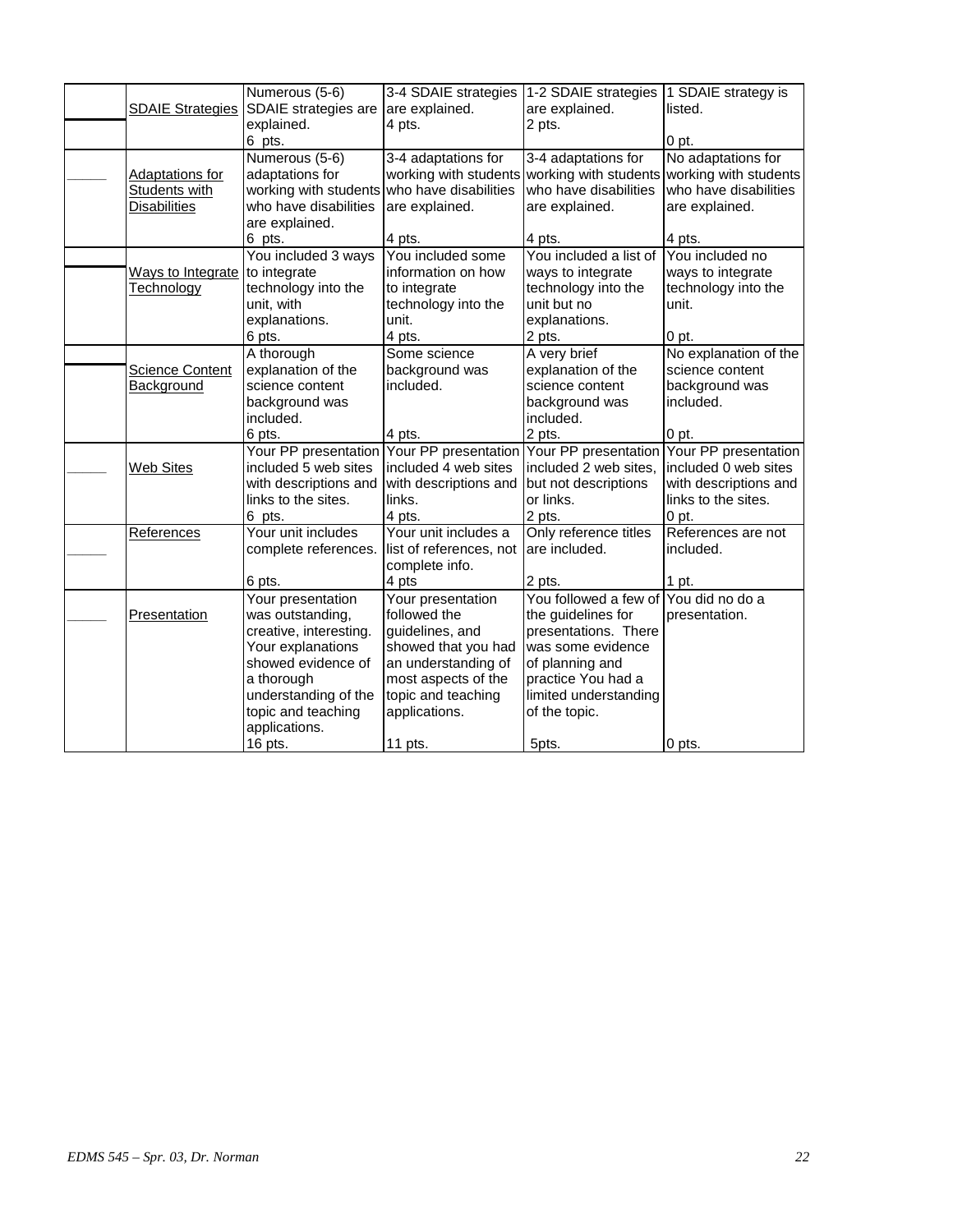# **RUBRIC FOR SCIENCE INSTRUCTION CASE STUDY**

#### **Score CriteriaQuality of Work**

|                                  | All questions are                        | All questions are      | All questions are      | Few questions are     |
|----------------------------------|------------------------------------------|------------------------|------------------------|-----------------------|
| Classroom                        | followed by specific                     | followed by very brief | followed by answers.   | followed by answers.  |
| Observations                     | observations .Two or                     | answers.               | One observation is     | Observations are not  |
|                                  | more observations                        | Two or more            | made and referred      | very specific.        |
|                                  | are made and                             | observations are       | to. Observations are   |                       |
|                                  | referred to for each                     | made and referred to   | not very specific.     |                       |
|                                  | question.                                | for each question,     |                        |                       |
|                                  |                                          | but they are vague.    |                        |                       |
|                                  | $15$ pts.                                | $10$ pts.              | 5 pts.                 | 0 pt.                 |
| <b>Student Surveys</b>           | Six student                              | Student responses      | Less than six surveys  | No student surveys    |
|                                  | responses follow                         | don't follow           | are included.          | are included.         |
|                                  | each question.                           | questions.             | 5 pts.                 | 0 <sub>pt.</sub>      |
|                                  | 15 pts.                                  | $10$ pts.              |                        |                       |
|                                  | Interviewed teacher                      | Interviewed teacher    | Not clear if the       | Teacher does not      |
| Teacher Interview in person. All |                                          | in person. Some        | teacher was            | seem to have been     |
|                                  | questions are                            | teacher responses      | interviewed. Some      | interviewed. Missing  |
|                                  | followed by the                          | are detailed and       | questions are          | teacher responses.    |
|                                  | specific and detailed                    | specific.              | followed by the        |                       |
|                                  | teacher responses.                       |                        | teacher's responses.   |                       |
|                                  | 15 pts.                                  | $10$ pts.              | 5 pts.                 | 0 pt.                 |
|                                  | Organized data on a                      | Organized data on a    | A grid was used, but   | Did not use a grid to |
| Comparison                       | grid depicting                           | grid, but data is      | has little information | organize data from    |
| Chart                            | answers to all grid                      | incomplete. Not all    | and does not show      | your observations,    |
|                                  | questions from your                      | grid questions were    | the results of the     | teacher interview and |
|                                  | observations, teacher                    | addressed.             | observations,          | student surveys.      |
|                                  | interview and student                    |                        | interview, and         |                       |
|                                  | surveys.                                 |                        | surveys.               |                       |
|                                  | 15 pts.                                  | 10 pts.                | 5 pts.                 | 0 pt.                 |
|                                  | Analysis of                              | Brief analysis of      | Incomplete analysis    | Did not analyze       |
| Analysis of                      | information includes                     | information; brief     | and descriptions of    | information from the  |
|                                  | Information in the detailed descriptions | description of         | matches and            | 3 sources. Did not    |
| form of a Paper                  | of matches &                             | matches and            | mismatches of data.    | include               |
|                                  | mismatches of data.                      | mismatches of data.    | Minimal                | recommendations.      |
|                                  | Included                                 | <b>Brief</b>           | recommendations.       |                       |
|                                  | recommendation, 2-3                      | recommendations        |                        |                       |
|                                  | pages.                                   | 1-2 pages.             |                        |                       |
|                                  | 40 pts.                                  | 25 pts.                | $10$ pts.              | 0 pt.                 |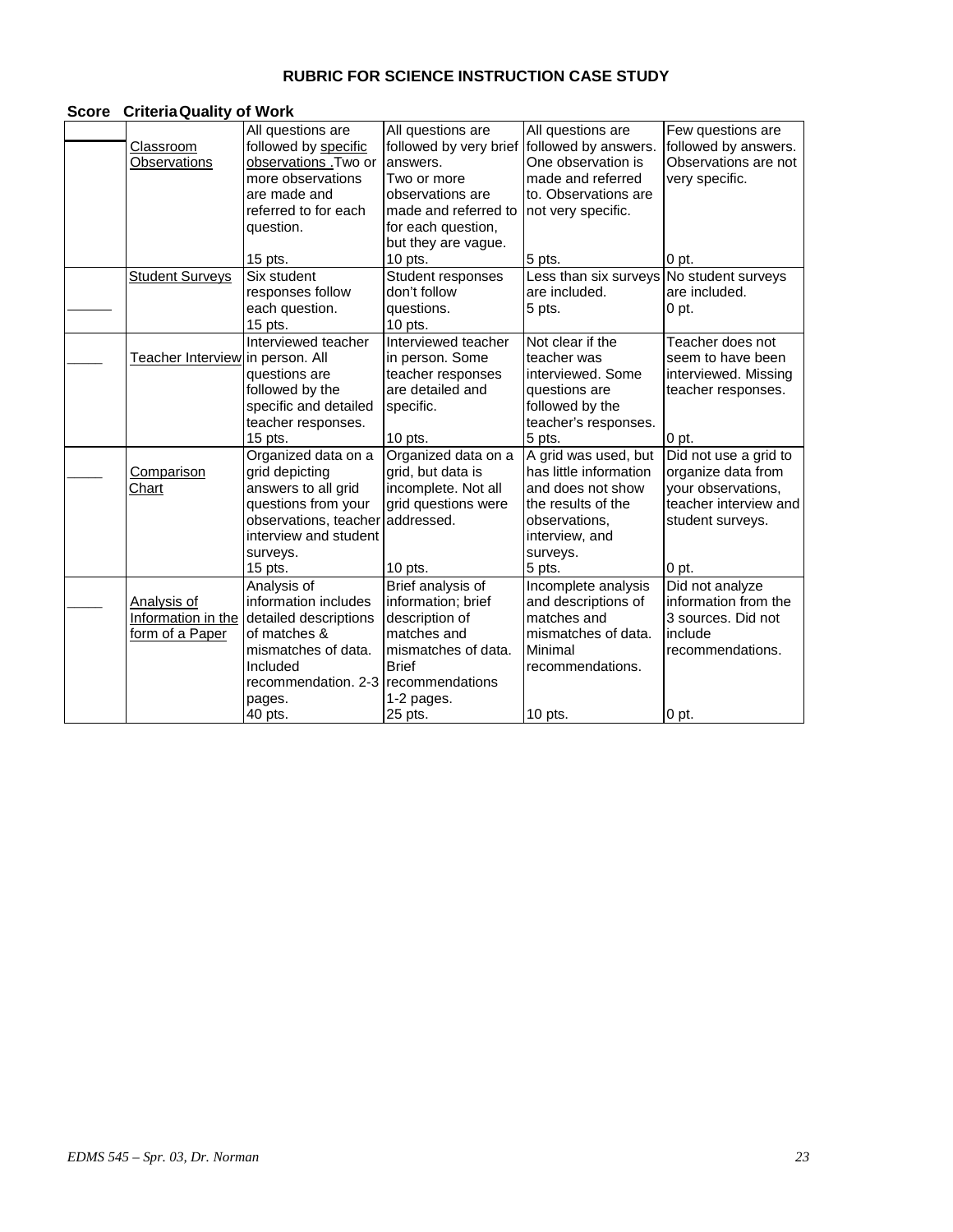You will need to copy and complete this form for each lesson presented during class.

## **LEARNING LOG FOR LEARNING CYCLE LESSONS**

Date: Title of Lesson: The Context of Lesson: Topic:

Presenters:

1. What were the major concepts taught during this lesson?

2. Questions from Instructors (and your answers). Final exam will consist of these questions. a.

b.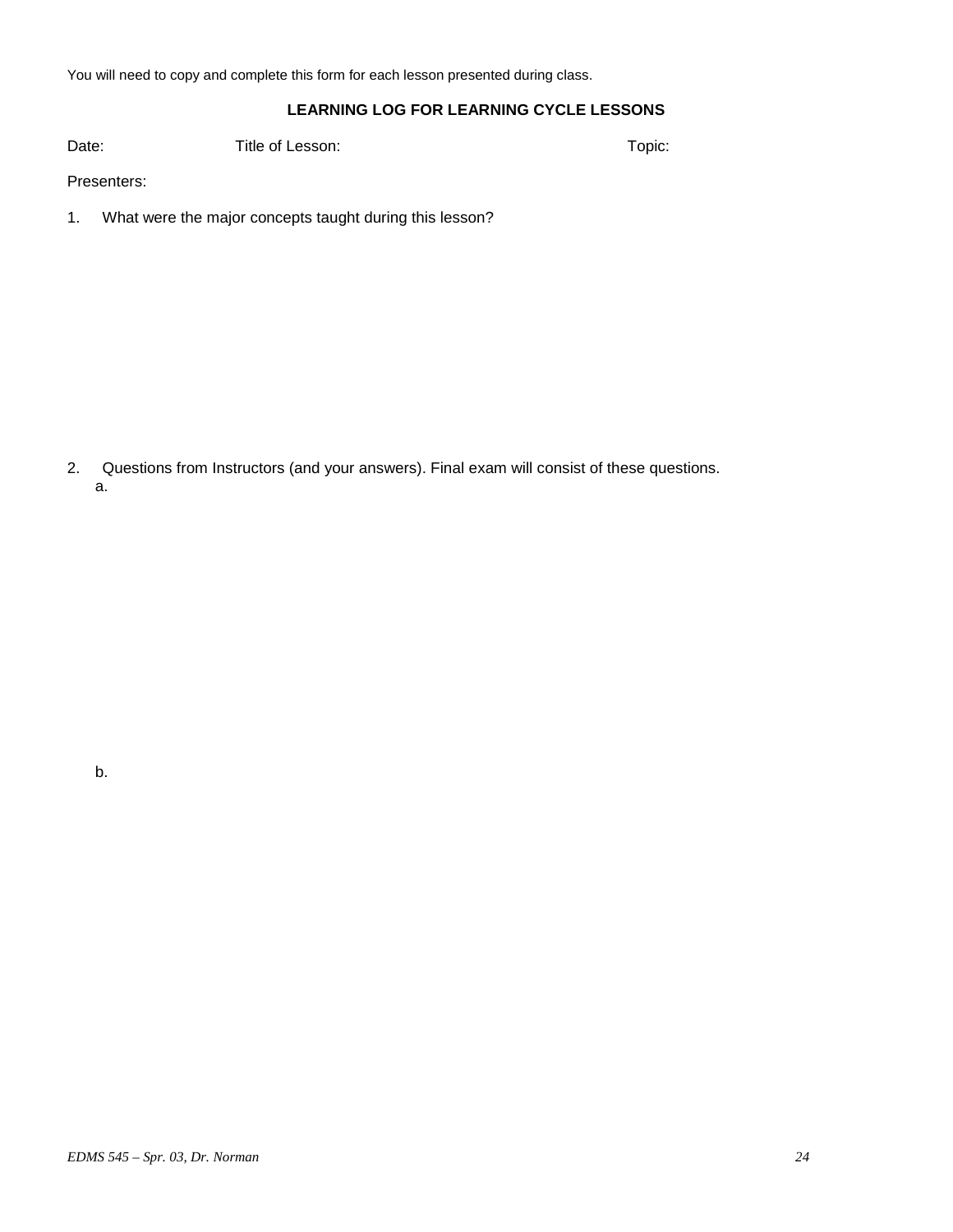3. What did the instructors do to facilitate learning for you?

4. What did you have difficulty with?

Notes: